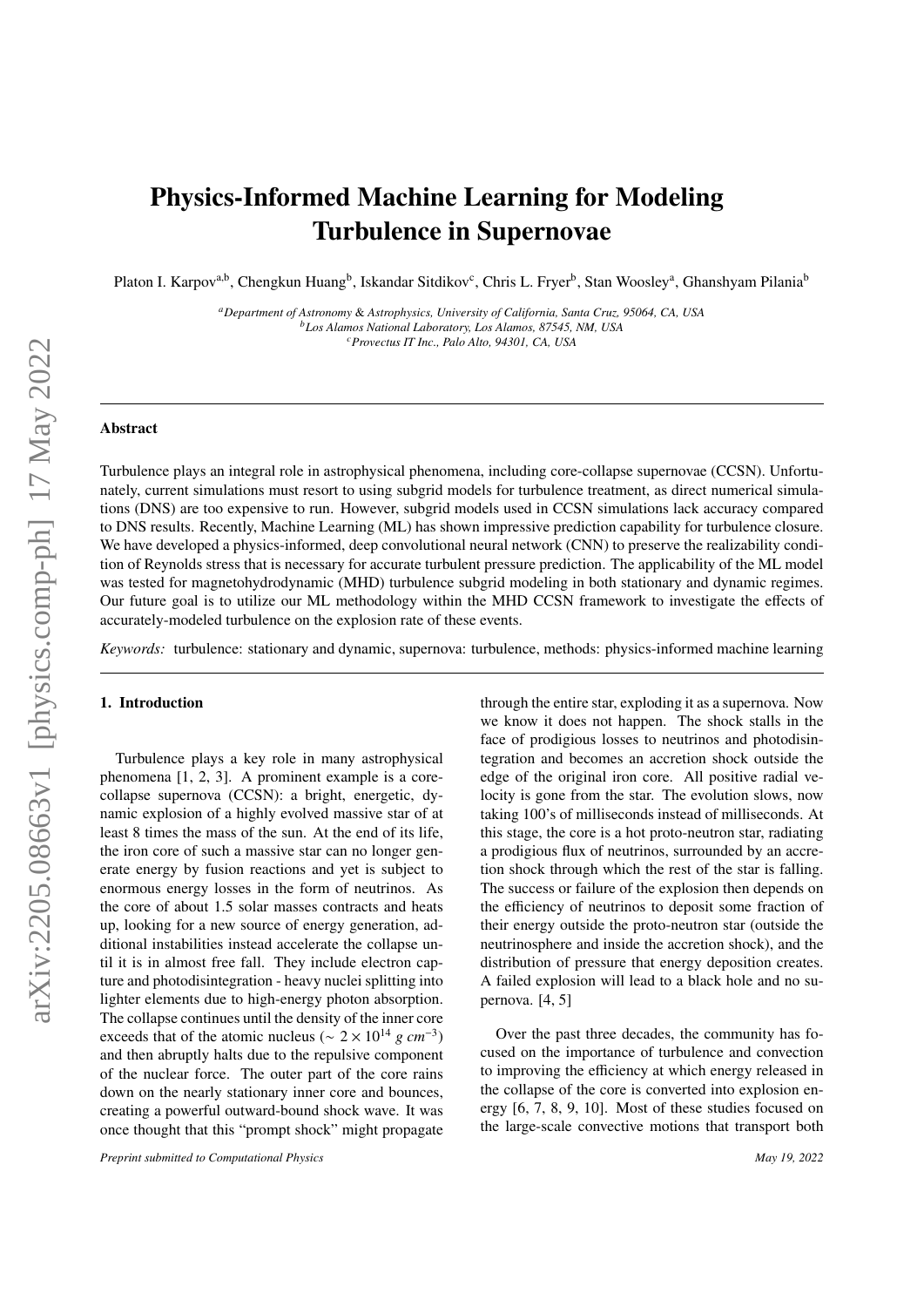matter and energy. If the pressure in this convective region, including turbulence, becomes large, the accretion shock will be pushed outwards, ultimately achieving positive velocity and exploding the star. Turbulence in this region has three origins: the primordial turbulence present because the star was convective in these zones before it collapsed; the turbulence generated by the convective overturn driven by neutrino energy deposition beneath the shock; and, if the star is rotating by magnetic instabilities in the differentially rotating layers (especially the "magneto-rotational instability", MRI). Multi-dimensional solutions exist to the CCSN problem both with and without rotation and magnetic fields. Some explode; some do not, and this has been a problem for at least the past 60 years [11]. A major difficulty is a physically correct description of the turbulence and its effective pressure in a multi-dimensional code that is unable to resolve the relevant length scales.

Here we will focus on magnetically generated turbulence. This introduces additional variables and uncertainties not contained in the non-MHD case but has the merit of using conditions that are set up locally and the existence of a high-resolution training set [12] (detailed in Section 3.4). The framework that we derive can be used for both MHD and field-free turbulence, and it is our intention to return to the non-MHD case in subsequent work. In this case, the MRI occurs in a setting of magnetized differentially rotating fluid layers, i.e., stellar shells. The instability exponentially amplifies primordial perturbations developing turbulence [13]. We shall find that pressure due from the resulting turbulence can contribute up to ∼ 30% of the total pressure necessary to re-energize the shock wave and to drive the explosion [14].

A flow can be considered turbulent if the Reynolds number ( $Re$ ) is of order ~ 10<sup>3</sup>, which corresponds to what we expect to see in CCSN [15]. For DNS, the peraxis 3D resolution scales as  $N \sim 2Re^{3/2}$  [16], leading to 3D DNS of CCSN requiring a grid size of  $10<sup>5</sup>$  in each direction, which is extremely expensive (if at all possible) to achieve with today's HPC resources. Together with a vast spatial scale range needed to be resolved in CCSN (200 *km* inner convective region and out to 10<sup>9</sup> *km* outer shell) and the complexity of physical processes ongoing in CCSN, DNS calculations are out of reach. Given the computational challenges, subgrid turbulence is often modeled using the following techniques (in astrophysics, these schemes are primarily used in 1 dimensional simulations):

- Mixing Length Theory (MLT) modeling turbulent eddies that transfer their momentum over some *mixing length* via eddy viscosity [17]; akin to molecular motion. MLT is used to study turbulence driven by convection, thus applicable to stellar convection (including supernovae simulations [18]) in 1D simulations. MLT performs well for small mixing length scales, while turbulence in CCSN evolves over a wide range of scales, which is deemed problematic for MLT's accuracy [19].
- Reynolds-Averaged Navier Stokes (RANS) time (and ensemble) averaged treatment of turbulence equations of motion. RANS is typically used for relatively low *Re*, e.g., stellar evolution and consequently supernovae progenitors [20] and requires a turbulent closure model.
- Large Eddy Simulation (LES) space averaged turbulence treatment. Similar to RANS, a subgrid model substitutes the turbulence effects absent from small spatial scales. For *closure*, it is common to use Dynamic Smagorinsky [21] or gradient-type subgrid models [22, 23] in LES simulations. Implicit LES (ILES) - similar to LES, but the small scales are assumed to be approximated by numerical artifacts (e.g., numerical diffusion and viscosity). ILES is typically employed by large, global 3D simulations of CCSN and other astrophysical events [24, 14].

Even though the techniques above have achieved relative levels of success when predicting HD turbulence, MHD poses a new set of challenges. With magnetic fields present, the magnetic/kinetic energy is primarily transferred at small scales through the dynamo process [25]. The non-linear behavior of MHD further exacerbates simulation challenges leaving many open questions on the nature of turbulence despite decades of focused studies [3]. As an example of changes due to an introduction of a magnetic field within a simulation, we present a comparison of normalized *Re* stress tensor component distribution between HD and MHD simulations given comparable initial conditions from Johns Hopkins Turbulence Database (JHTDB) in Figure 1.

To tackle the challenges of MHD turbulence in an astrophysical setting, we turned to ML. In HD simulations, ML has shown promising results in the fields of applied mathematics, engineering, and industry as a whole. Throughout the last few decades, there have been significant technological and algorithmic advance-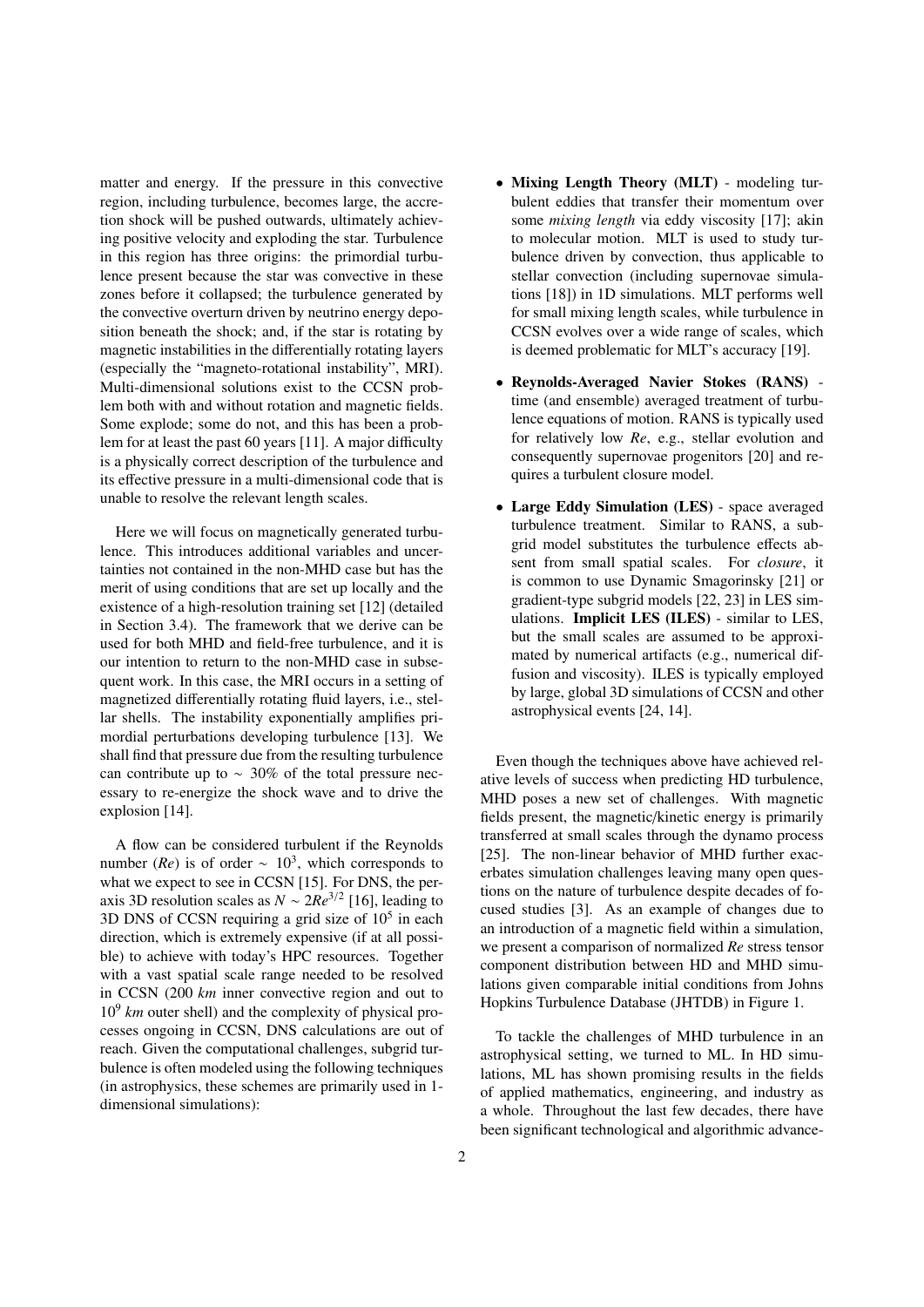

Figure 1: An example of the difference magnetic field can bring to the turbulence stress distribution. The data has been taken from JHTDB MHD and HD datasets [26].

ments that have started a new era for the study of turbulence through the means of *Big Data*. For our context, by *Big Data* we mean the abundance of turbulence DNS data that resulted from the Moore's Law evolution of high-performance computing (HPC). While *Re* of those simulations is not to the natural level of CCSN, it is still a significant improvement upon the resolution of the current CCSN models. Furthermore, DNS data in nonastronomy fields has been used as ground-truth, along with experimental data, for turbulence subgrid model optimization in large-scale 3D computational fluid dynamic (CFD) simulations. *Big Data* presents the opportunities for Machine Learning (ML) to help augment and improve turbulence modeling. As shown by the industry (i.g., face-recognition, self-driving cars), ML is highly flexible, and it has already shown its potential for turbulence modeling, both direct prediction of turbulent fluxes and analytical (e.g., RANS-based) model optimization [27, 28, 29, 30].

ML has been applied to quasi-stationary 2D ideal MHD turbulence in an astrophysical setting with promising results as compared to the conventional analytic gradient subgrid turbulence model [28]. In this paper, we developed an ML model for 3D MHD turbulence for astrophysical simulations in reduced dimension, as well as performed a time-dependent prediction analysis. Considering the popularity and success of Convolutional Neural Networks (CNNs) in the industry [31, 32] for spatial pattern recognition, we sought to relate large-scale eddie structure to small-scale turbulence distribution. Thus, we based our approach on CNNs to develop a physics-informed machine learning (PIML) turbulence closure model. It was applied for two regimes to test generalizability: statisticallystationary homogeneous isotropic MHD turbulence from a general-purpose dataset and dynamic MHD turbulence from a CCSN simulation. The former can be found in the ISM, studying the stellar formation, and the latter is directly applicable to high-energy events, such as CCSN. The model predicts Reynolds stress tensor  $(\tau)$ , with turbulent pressure  $(P_{turb})$  being:

$$
P_{turb} = tr(\tau) \tag{1}
$$

where  $tr(x)$  is a trace of *x*. We will primarily focus on analyzing statistical distribution, i.e., probability density function (PDFs), of time-dependent turbulence. In the case of stationary turbulence, we will be testing the stability of the ML model, ensuring prediction would remain in the physical domain. For the dynamic case, we will check the model's ability to make future predictions within the limits of the available *ground truth* data, i.e., DNS data we assume to accurately represent the physical state of the system.

In Section 2, we will cover filtering, decomposition, and the result MHD formalism. Section 3 introduces the analytical subgrid turbulence model we will be using for comparison, our ML pipeline, specifics of the ML & PIML models used to treat various  $\tau_{ij}$  components, and the datasets used for training and testing them. In Section 4, we provide the analysis of stationary and dynamic results, with conclusion following in Section 5. Lastly, the Appendices include further details on the ML model developed and its training process.

## 2. Formalism

Let us begin by presenting the mathematical basis of our work, covering the fundamentals of MHD LES, including its unfiltered and filtered forms.

## *2.1. Filtering*

A filtering operation is defined as an infinitelyresolved, i.e., continuous, variable that is decomposed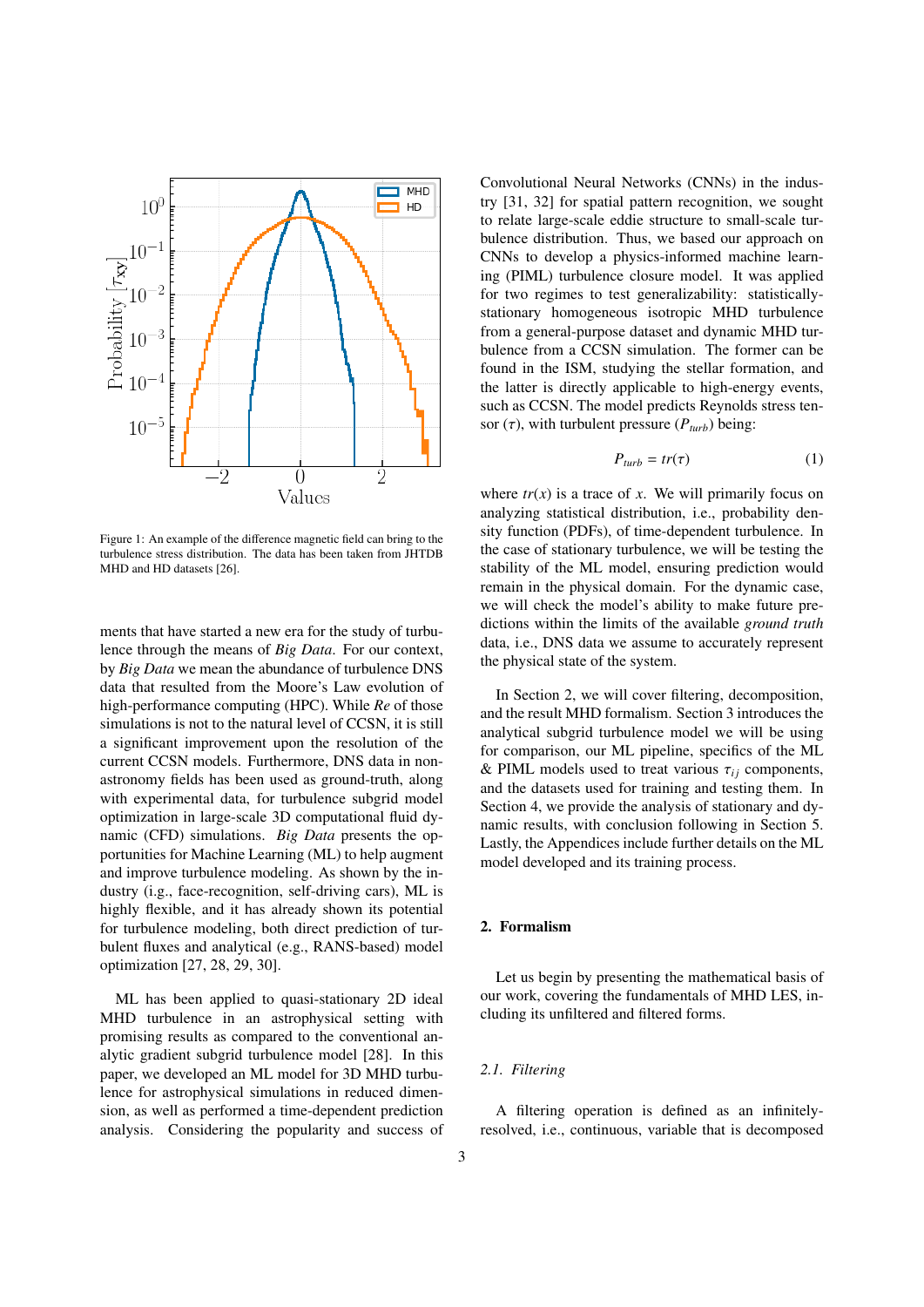into *average* and *fluctuating* parts:

$$
u = \bar{u} + u'
$$
 (2)

where  $\bar{u}$  (LES-simulated quantity) is the ensemble average of  $u$  (DNS quantity), and  $u'$  are the fluctuations. By cutting out *fluctuations* of a specific size, what is left can be thought of as a filtered quantity. Then,  $\bar{u}$  is defined by applying a filtering convolution kernel *G*:

$$
\bar{u} = G * u \tag{3}
$$

In the context of LES, the simulation resolution is defined as a spatial filter of size ∆ applied to a continuous variable. What we have done in this study is typical for the LES community: taking a high-resolution DNS data and applying a filter of size  $\Delta_f$ , where  $\Delta_f > \Delta$ , to decrease ("blur") the fidelity of the data to mimic a to decrease ("blur") the fidelity of the data to mimic a low-resolution simulation.

We applied a Gaussian filter to all of the data, with a 1D Gaussian kernel as *G*:

$$
G(x) = \frac{1}{\sqrt{2\pi\sigma^2}} e^{-\frac{x^2}{2\sigma^2}} \tag{4}
$$

where  $\sigma$  is the standard deviation of the Gaussian, controlling the amount of "blur", and *x* is the data. The filter can be applied in 3D via the product of 1D Gaussian functions, covering each direction.

#### *2.2. MHD equations - Unfiltered*

In order to bridge the gap between filtered and unfiltered values, i.e., a stress tensor that we will model, let's establish the basis MHD Navier-Stokes equations.

$$
\partial_t \rho + \partial_i[\rho u^i] = 0 \tag{5}
$$

$$
\partial_t(\rho u^j) + \partial_i[\rho u^i u^j - B^i B^j + \delta^{ij}(\rho + \frac{B^2}{2})] = 0
$$

$$
\partial_t B^j + \partial_i[u^i B^j - u^i B^i] = 0
$$

$$
\partial_i E + \partial_i[(E + p + B^2)u^i - (u_j B^j)B^i] = 0
$$

where  $\rho$  is density,  $p$  is pressure,  $e$  is internal energy density,  $u^i$  is velocity,  $B^i$  is a magnetic field,  $\delta^{ij}$  is the Kronecker delta and the indices are spatial aves. In ad-Kronecker delta, and the indices are spatial axes. In addition, total energy density *E* is defined as follows:

$$
E = e + \frac{\rho v^2}{2} + \frac{B^2}{2}
$$
 (6)

#### *2.3. MHD equations - Filtered*

For the filtered equations, we need to apply Eq. 4 to Eqs. 5. As a result we get [33]:

$$
\partial_i \bar{\rho} + \partial_i [\bar{\rho} \tilde{u}^i] = 0 \qquad (7)
$$

$$
\partial_i (\bar{\rho} \tilde{u}^j) + \partial_i [\bar{\rho} \tilde{u}^i \tilde{u}^j - \bar{B}^i \bar{B}^j + \delta^{ij} (\tilde{p} + \frac{\bar{B}^2}{2})] = -\partial_i \tau_{mom}^{ij}
$$

$$
\partial_i \bar{B}^j + \partial_i [\tilde{u}^i \bar{B}^i - \tilde{u}^j \bar{B}^i] = -\partial_i \tau_{ind}^{ij}
$$

$$
\partial_i \bar{E} + \partial_i [(\bar{E} + \tilde{p} + \bar{B}^2) \tilde{u}^i - (\tilde{u}_j \bar{B}^j) \bar{B}^i] = -\partial_i \tau_{eng}^i + \Sigma_{eng}
$$

where  $\tau$  stands for various sub-grid scale (SGS) tensors. Defined as follows: [include full definitions]

$$
\tau_{mom}^{ij} = \bar{\rho}\tau_{kin}^{ij} - \tau_{mag}^{ij} + \delta^{ij} \left(\frac{1}{2}\delta_{kl}\tau_{mag}^{kl} + (\bar{p} - \tilde{p})\right) \quad (8)
$$

$$
\tau_{eng}^{i} = \tau_{enth}^{i} + \tau_{mom}^{ij}\tilde{u}_{j} + \tau_{ind}^{ij}\bar{B}_{j} \quad (9)
$$

lastly, the SGS tensors represent:

 $\tau_{kin}$  : turbulent motion<br> $\tau_{mag}$  : B contribution to  $\tau_{mag}$  : B contribution to the motion<br> $\tau_{ind}$  : turbulent amplification of B  $\tau_{ind}$  : turbulent amplification of *B*<br>  $\tau_{enth}$  : turbulent contribution to enc *turbulent* contribution to energy transfer

In this paper, we focused on modeling  $\tau_{kin}$ , i.e., Reynolds stress:

$$
\tau_{kin}^{ij} = \widetilde{u^i u^j} - \widetilde{u}^i \widetilde{u}^j \tag{10}
$$

Throughout the rest of the paper,  $\tau_{kin}^{ij}$  will be referred to as  $\tau_{ki}$  to simplify notation as  $\tau_{ij}$  to simplify notation.

## 3. Subgrid Modeling

We will be comparing our ML results with a conventional turbulence subgrid model used widely in astronomy - the gradient model [34].

## *3.1. Gradient model*

The gradient model is defined by the Taylor series expansion of the filtering operation. The tensor has the form of:

$$
\tau_{ij} = \frac{\tilde{\Delta}^2}{12} \delta_k \tilde{u}_i \delta_k \tilde{u}_j \tag{11}
$$

where  $\tilde{\Delta}$  is the filter size, and *u* is velocity.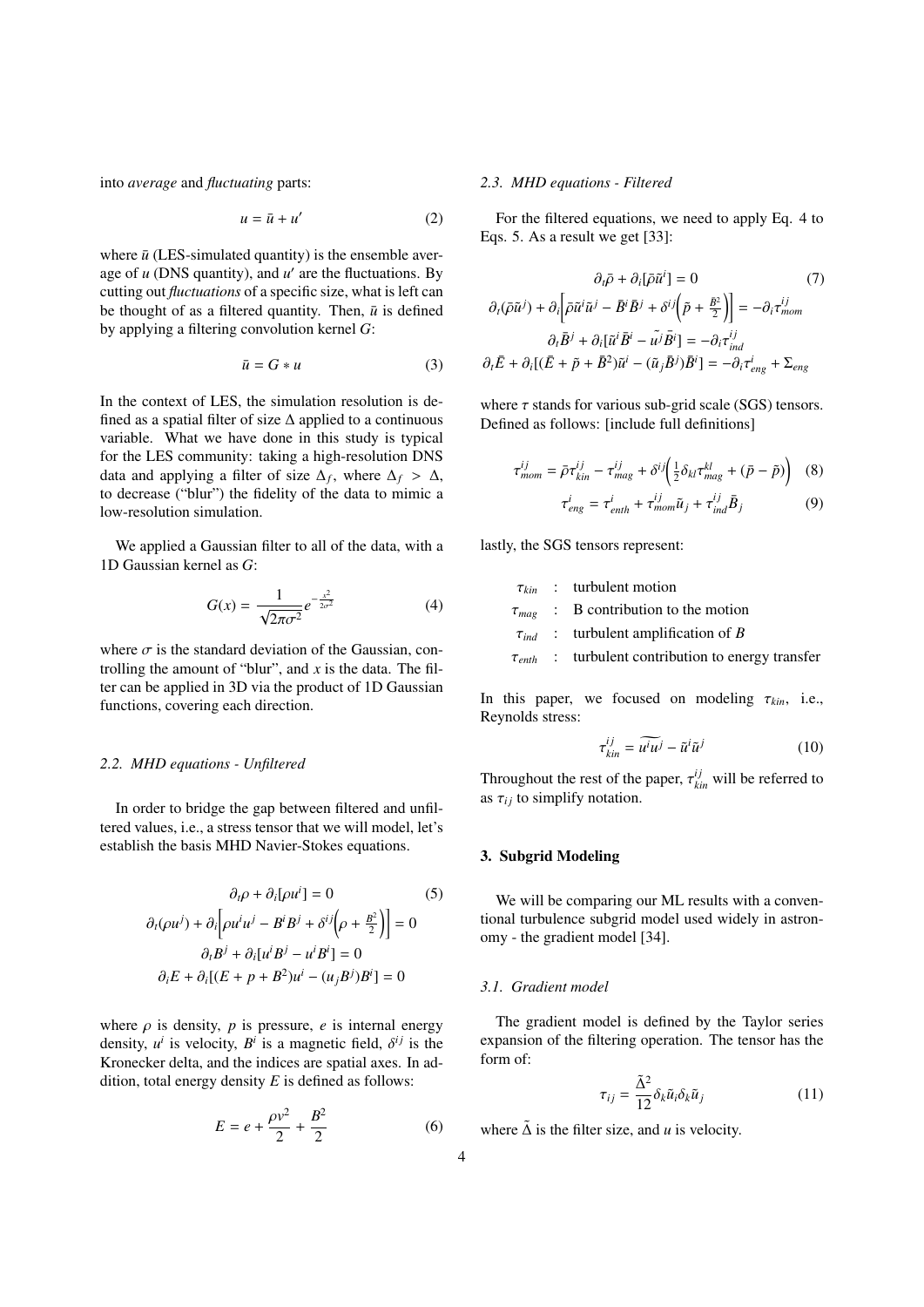

Figure 2: Model schematics to calculate the Reynolds stress  $(\tau_{ij})$  components.

#### *3.2. Machine Learning Pipeline*

In its essence, machine learning (ML) is a sophisticated fitting routine of a multi-dimensional dataset against a target feature. However, unlike it, ML does not require a theoretical understanding of the underlying statistical form of the data. Thus, the exact relationship of a feature to the target does not need to be defined in contrast to conventional fitting routines. ML methods are capable of *learning* the data structure solely from the input data with model tuning based on a validation dataset [35, 36]. This opens up a possibility to learn new links between the input variable, potentially leading to new physics and functional forms [37]. While we will not delve deeper into the latter topic in this paper, we will discuss how to use physics to inform and then further analyze the model training.

Lastly, ML models can learn iteratively, hence improving themselves as new data becomes available. That signals the potential to achieve accurate interpolation/classification and, more importantly, extrapolation results [37]. This applies to both spatial and temporal data.

Currently, there are ML models that are based on deep convolutional neural networks. They are used as generalizable solutions and are standard in the industry (e.g., AlexNet [31], ResNet [32]). However, those models are not optimized to solve problems in physical sciences, including astrophysics. Considering the lack of standardized packages for ML in astrophysics, we built our own pipeline, Sapsan [38]. Here is a high-level procedure overview:

1. Data: choose a relevant high-fidelity dataset. In

our case, the data comes from the DNS simulations that we consider to be ground truth.

- 2. Data Augmentation: filter and augment the data to mimic an LES simulation, in which the ML pipeline would be used. For example, the turbulent features in the CCSN LES simulations are severely under-resolved. Hence filtering applied to highresolution DNS simulation data need to account for that adequately.
- 3. Data Splitting: split the data into training, validation, and testing portions.
- 4. Optimization and Training: optimizing hyperparameters of the ML model via cross-validation and testing against the unseen data. In this context, *unseen* data is defined by the data not used in the training or validation of the ML model. This procedure strives to achieve the best efficiency and accuracy of the model.
- 5. Validation, Testing, and Analysis: test the trained ML model to confirm the predictions to be representative of the relevant physics, as well as an estimate of efficiency and uncertainty of the ML scheme.

Next, we will discuss how we adopted and augmented conventional ML methods for CCSN turbulence prediction, enforcing physical principles to aid our studies.

## *3.3. Machine Learning Models*

We used two ML models to calculate all 9 components of the Reynolds stress  $\tau_{ii}$ : a conventional CNN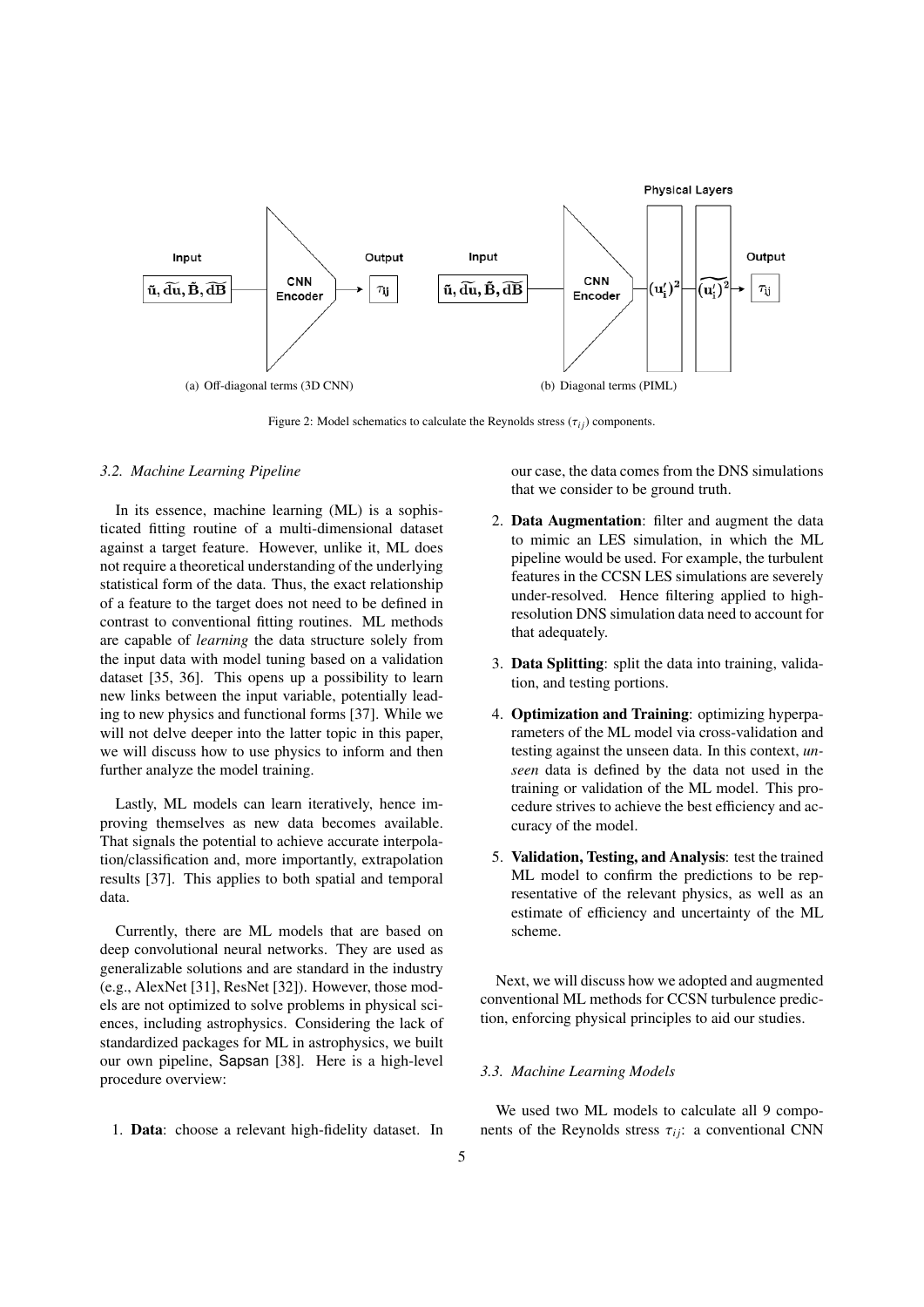encoder for off-diagonal terms and a custom, physicsinformed CNN encoder for diagonal terms. Schematics of the models are shown in Fig.2a and Fig.2b with discussion of each in Sections 3.3.1 & 3.3.2 respectively. The PyTorch implementation of both ML models along with the sampled 3D CCSN data is provided as part of the Sapsan package<sup>1</sup>.

## *3.3.1. O*ff*-Diagonal Terms (3D CNN)*

The idea behind a neural network is illustrated in Fig. 2a as a pipeline schematic. We first need to put in the data, which is represented by the input layer. Then the data will need to be manipulated in some way, as represented by the hidden layer(s), e.g., *CNN Encoder*. At the end, there is an output layer predicting our target quantity.

We based our model for off-diagonal tensor components on the 3D Convolutional Neural Network (3D CNN) with some modifications while keeping it conventional. In a CNN, a *convolution* layer is applied as a hidden layer. In that case, a given kernel is used to parse through the dataset to identify the spatial patterns needed for the given problem. The kernel has the form:

$$
out(N_i, C_{out}) =
$$
  
\n
$$
bias(C_{out} + \sum_{k=0}^{C_{in}-1} weight(C_{out,k}) input(N_i, k))
$$
 (12)

where  $N$  is the number of features,  $i$  is the feature index, and *C* is the number of channels. The input data size is defined by  $[N, C_{in}, D, H, W]$ , and the output is [*N*,*Cout*, *<sup>D</sup>out*, *<sup>H</sup>out*, *<sup>W</sup>out*], where [*D*, *<sup>H</sup>*, *<sup>W</sup>*] are the [depth, height, width], i.e., [x,y,z]. The notation is in agreement with PyTorch documentation<sup>1</sup>. The reason behind choosing a CNN as our core ML algorithm was the goal to relate spatial structure of the turbulent eddies to the small scale structure.

We utilized PyTorch build-in modules with slight modifications for our workflow, with the following parameters:

• Model: a classical approach for CNN network architectures, where convolution and pooling layers are stacked up consequently followed by fully connected dense layers as it is shown in Fig. 11, based around  $3D CNN^2$ .

- Optimizer: Adam Optimizer<sup>3</sup> extension of the stochastic gradient descent; it was picked due to the good performance on sparse gradients.
- $\bullet$  Activation function: LogSigmoig<sup>4</sup> a non-linear activation function to select values to pass from layer to layer. The function is defined by  $log(\frac{1}{1+exp(-x)}).$
- Loss function: Custom SmoothL1Loss<sup>5</sup> an  $L_1$ loss that is smooth if  $|x - y| < \beta$ , where  $\beta = 1\sigma$  and  $\sigma$  is the standard deviation. The loss for  $|x - y| < \beta$ was further increased by a factor of 10 to aid the efficiency of the training convergence of the model. It can be viewed as a combination of  $L_1$  and  $L_2$ losses (behaves as  $L_1$  if the absolute value is high or as  $L_2$  if the absolute value is low).

Besides the network itself, the reasons behind the choices of Optimizer, Activation Function, and the Loss Function were the broad applicability, availability, and success of these techniques. In addition, we performed cross-validation over available PyTorch functions to solidify our choices. These parameters were sufficient for off-diagonal terms of  $\tau_{ij}$  of 3D MHD turbulence. However, physical conditions had to be enforced in order to model diagonal terms and ultimately predict *Pturb*.

#### *3.3.2. Diagonal Terms (PIML)*

If calculated directly, Reynolds stress is defined by:

$$
\tau_{ij} = \widetilde{u'_i u'_j} = \widetilde{u_i u_j} - \widetilde{u}_i \widetilde{u}_j \tag{13}
$$

where  $u'_i$  is a velocity fluctuation component, and  $\tilde{x}$ is the spatial average. Thus, for diagonal terms a realizibility condition is defined as  $\tau_{ii} > 0$  [39], making distribution of diagonal tensor components asymmetric. While the model in Section 3.3.1 excelled at quasi-symmetric distribution prediction, it struggled

<sup>1</sup>https://github.com/pikarpov-LANL/Sapsan/wiki/ Estimators#cnn-for-turbulence-modeling

 $2$ https://pytorch.org/docs/1.9.1/generated/torch. nn.Conv3d.html

 $3$ https://pytorch.org/docs/stable/generated/torch. optim.Adam.html

<sup>4</sup>https://pytorch.org/docs/stable/generated/torch. nn.LogSigmoid.html

<sup>5</sup>https://pytorch.org/docs/stable/generated/torch. nn.SmoothL1Loss.html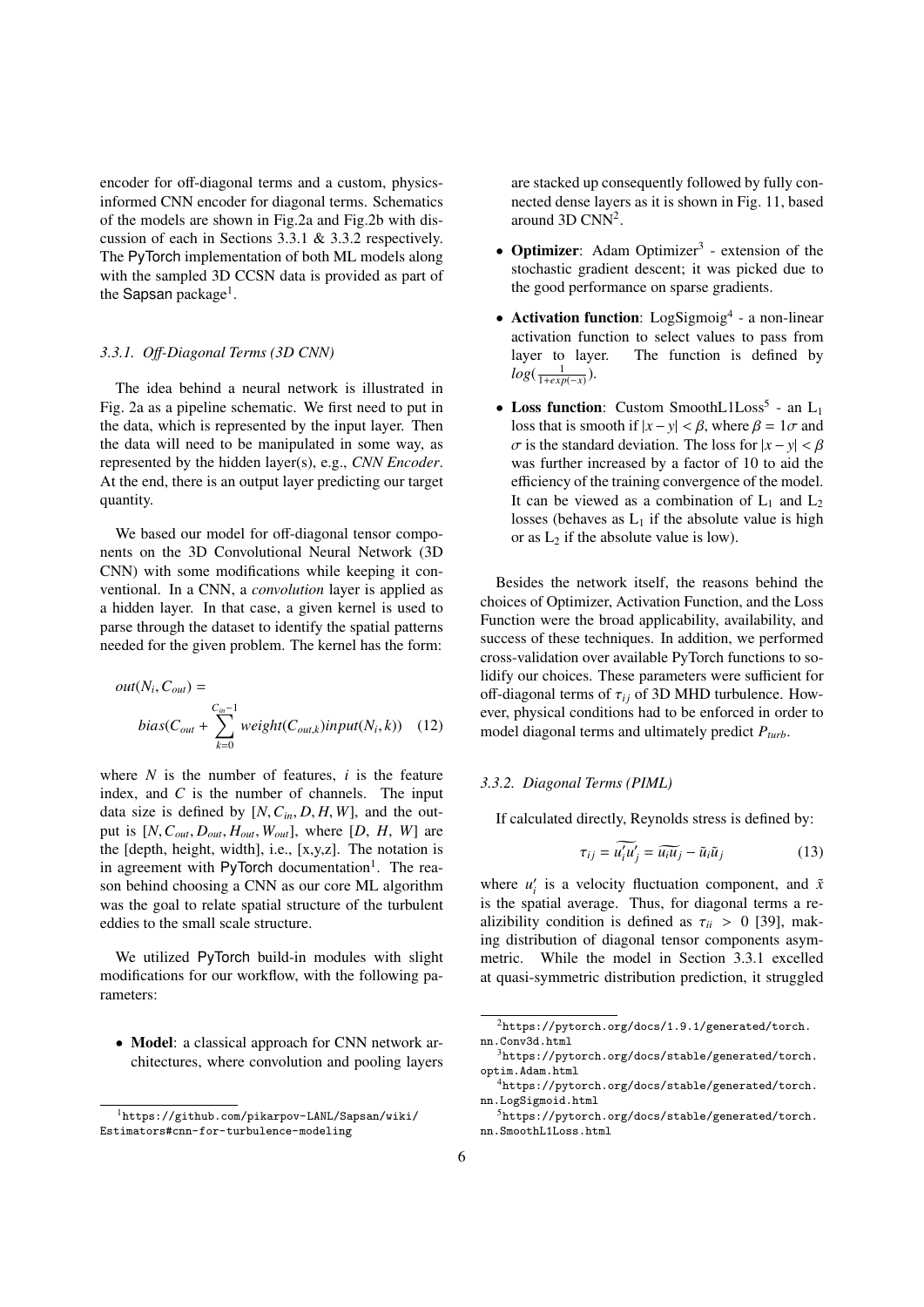with asymmetric distributions. Further analysis of this will be covered in Section 4.2.

- Model: 3D CNN encoder as described in Section 3.3.1 with physics-informed (PI) layers. The encoder implicitly predicts velocity fluctuations  $(u'_i)$ , then PI layers calculate  $u_i'^2$  to enforce  $\tau_{ii} > 0$  and filter to find the mean as per Eq. 13 filter to find the mean as per Eq. 13.
- Optimizer: Adam Optimizer same as in Section 3.3.1.
- Activation function: LogSigmoid (stationary) and Tanhshrink<sup>6</sup> (dynamic) - the latter showed a faster model convergence rate for the dynamic turbulence. The function is defined by

$$
f(x) = x - \tanh(x)
$$

• Loss function: Custom - a dynamic combination of SmoothL1Loss (point-to-point) and Kolmogorov-Smirnov (KS) Statistic [40] losses.

The combined loss function was designed to compound the advantages of the point-to-point and statistical losses. Further discussion can be found in the Results Section 4.2.

## *3.4. Datasets*

In machine learning, the predictions will only be as good as the training data. With the goal of testing our algorithm on a broader range of physical conditions, we diversified by using stationary and dynamic turbulence datasets. A quick parameter overview of both datasets can be found in Table 1.

- Stationary: high resolution statistically stationary, isotropic, forced, incompressible MHD turbulence dataset<sup>7</sup> from Johns Hopkins Turbulence Database (JHTDB) [26]. It has a low Reynolds number fluctuating around *Re* ∼ 186.
- Dynamic: evolving highly-magnetized CCSN turbulence dataset by [12]. It is a 3D DNS of an MHD

|               | Stationary           | Dynamic                   |
|---------------|----------------------|---------------------------|
| Resolution    | $\overline{1024^3}$  | $347^3$                   |
| $t_{tot}$     | 2.56                 | $10.3$ [ms]               |
| $\delta t$    | $2.5 \times 10^{-4}$ | $5 \times 10^{-4}$ [ms]   |
| $\Delta t$    | $2.5 \times 10^{-3}$ | $2.4 \times 10^{-2}$ [ms] |
| $k_{max}$     | 482                  | 348                       |
| $KE/E_{tot}$  | $\sim 0.5$           | $\sim 0.9$                |
| $E_B/E_{tot}$ | $\sim 0.5$           | $\sim 0.1$                |
|               | 16                   |                           |
|               |                      |                           |

Table 1: Parameters of the statistically *stationary* (JHTDB) and *dynamic* CCSN [12] turbulence datasets. The time values for *stationary* dataset is in normalized numerical units amounting to 1 large-eddy turnover time.  $t_{tot}$  is the total simulation time,  $\delta t$  is a timestep,  $\Delta t$ is checkpoint time separation, *kmax* is the maximum Fourier mode,  $\overline{KE/E_{tot}}$  and  $\overline{E_B/E_{tot}}$  are the time-averaged fractions of kinetic and magnetic energy with respect to the total energy.  $\sigma$  is the Gaussian filter standard deviation we applied during data preparation. Lastly, the spatial resolution of the *Dynamic* dataset is  $\Delta x = 200$  *m*.

CCSN. The dataset has been developed to study the effects of magneto-rotational instability (MRI) in growing turbulence in a CCSN scenario to aid the explosion, aiming to prove the plausibility of CCSN to be progenitors of LGRBs and magnetars [12]. The needed resolution is high, so it is not a global simulation, only tracking the first ∼ 10 *ms* after the core bounce to see the development of turbulence. In addition, only a quarter of the star close to the core has been simulated (66.<sup>5</sup> *km* in *x* and *y* and 133  $km$  in *z*), maintaining a 90 $\degree$  rotational symmetry in the *xy* plane. To fit our memory constraints, we used the dataset with  $\Delta x = 200$  *m* resolution that exhibits mild turbulence.

## *3.4.1. Data Preparation*

In order to reflect a realistic low-fidelity environment of the CCSN simulations, we chose to apply Gaussian filter [41] as described in Section 2.1. Standard deviation  $\sigma$  of the filter (Eq.4) for each dataset was chosen to provide similar levels of filtering for both *stationary* and *dynamic* datasets, with exact  $\sigma$  specified in Table 1. An example of the filtering used is shown in Fig. 3. For both datasets, derivatives were calculated, and the filter was applied at the highest resolution available. Then, the data was equidistantly sampled down to  $116<sup>3</sup>$ to fit the hardware memory constraints. The exact data preparation procedures are summarized below:

1. Calculate derivatives of [*u*, *<sup>B</sup>*]

 $^6$ https://pytorch.org/docs/stable/generated/torch. nn.Tanhshrink.html

 $7$ http://turbulence.pha.jhu.edu/Forced\_MHD\_ turbulence.aspx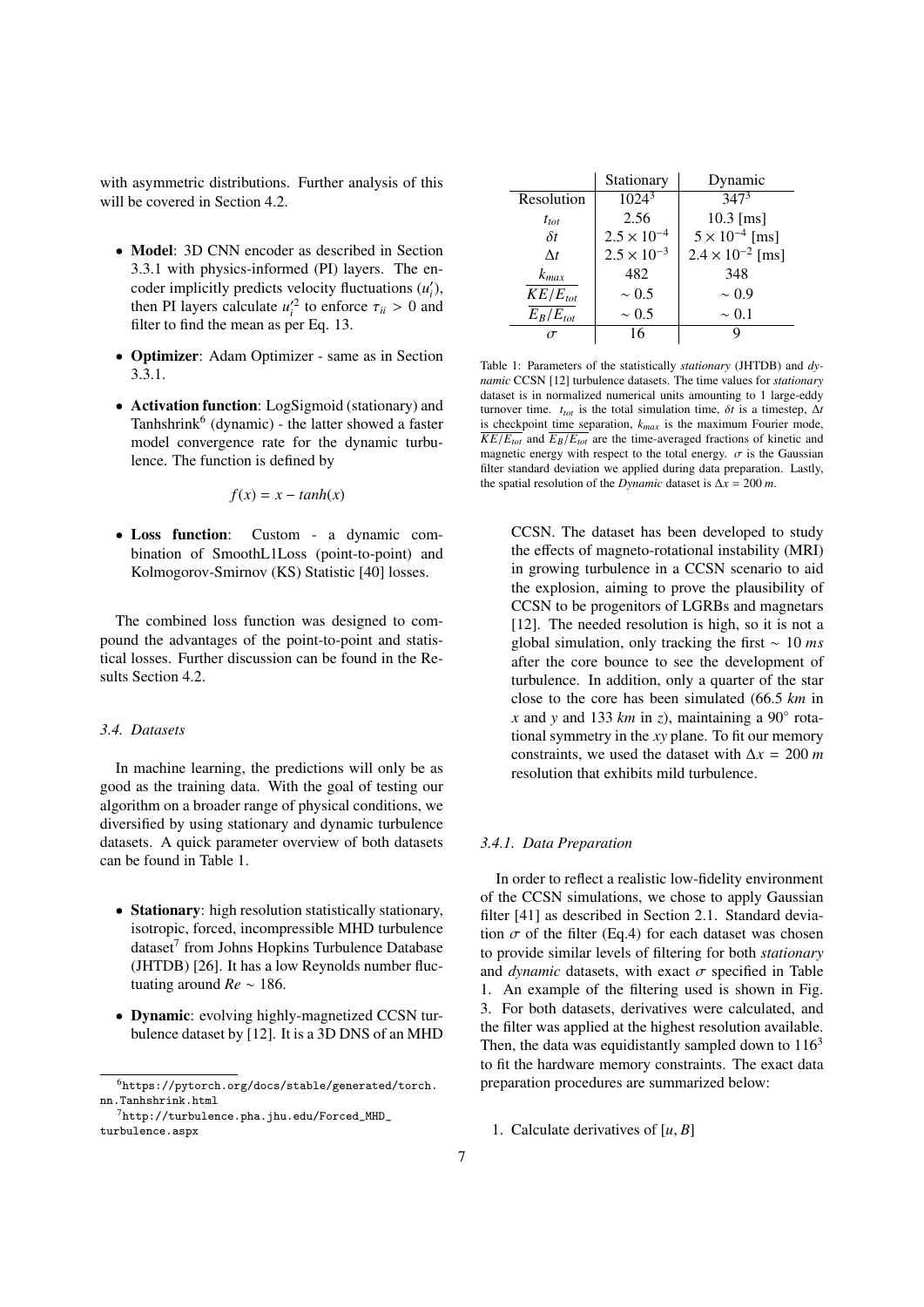

Figure 3: Box filter with a Gaussian kernel ( $\sigma = 9$ ) was used to filter the data. Above is a slice of sampled  $u_x$ , down to (116,116,116); filter was applied prior to sampling. Left: Original, Right: Filtered .

- 2. Calculate Reynolds stress tensor  $\tau$  using Eq.10
- 3. Apply a *Gaussian filter* to the original data to get  $[\tilde{u}, \overline{du}, \tilde{B}, \overline{dB}]$
- 4. Sample the data equidistantly down to  $116<sup>3</sup>$
- 5. Use the sampled quantities of  $[\tilde{u}, \tilde{d}u, \tilde{B}, \tilde{d}B]$  as the model *input*
- 6. Use each  $\tau_{ii}$  component as the model *output*

## 4. Results & Discussion

## *4.1. Stationary Turbulence*

While spatially the dataset is evolving, statistics remain stationary in the JHTDB MHD dataset we used. Our CNN and PIML models for off-diagonal and diagonal terms respectively outperform the traditional gradient subgrid model. Fig.4 presents predictions of the *x* components of the Reynolds stress:  $[\tau_{xx}, \tau_{xy}, \tau_{xz}]$  at  $\Delta t = 1000$ , which is near the end of the simulation. Prediction performance of the *y* and *z* components remained comparable to the *x* components; hence those plots were omitted.

For training, we used the first 4 checkpoints (∆*t*), separated by 10 time-steps (δ*t*) each. Exact data preparation was performed as per Section 3.4.1. Our PIML method especially excelled at predicting  $\tau_{xx}$  that is consequently important for  $P_{turb}$  calculation, while the gradient model completely misses the peak and the overall turbulent distribution. Next,  $\tau_{xy}$  matches the bulk of the data but overpredicts the outliers. Note that *y* − *axis* is on a log scale; hence the actual error remains minimal. As for  $\tau_{xz}$ , the CNN model does not show any particular weaknesses.

The point of this exercise was to test the reliability of the CNN algorithm when applied to a changing spatial distribution. Since CNNs parse a kernel through the data-cube, it is not trivial to assume statistical consistency in the predictions based on the evolving spatial distribution. Nonetheless, the statistically stationary dataset did not require significant tuning to achieve its results and served more as a consistency check of our algorithms before moving to a dynamic dataset.

#### *4.2. Dynamic Turbulence*

The main goal of our study has been to test the models on a more realistic astrophysical dataset. While DNS CCSN simulation from [12] has its limitations, it is the best-resolved turbulence dataset investigating CCSN. Figure 6 presents predictions of  $\tau_x$  components in the second half of the simulation, *<sup>t</sup>* <sup>=</sup> [5.62, <sup>7</sup>.55, <sup>9</sup>.48]*ms*. The results remain consistent with statistically stationary JHTDB predictions. The gradient model continuously underpredicts the Reynolds stress distribution, performing especially poorly at capturing the outliers.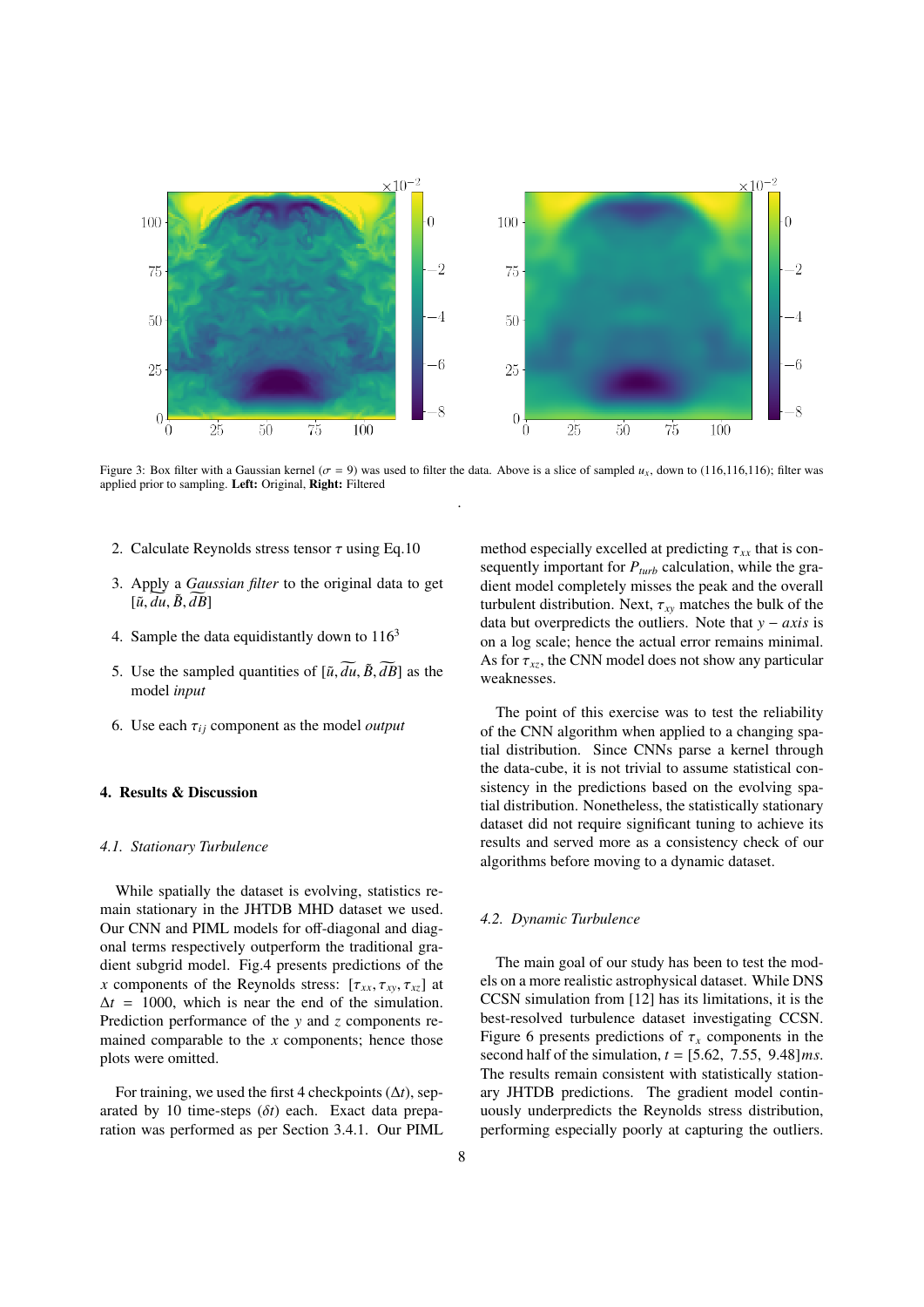

Figure 4: Prediction of *x* components of  $\tau$  at  $t = 1000$  of JHTDB MHD dataset in normalized numerical units. *Blue* is the original target data, *Orange* is prediction of the CNN or PIML models for off-diagonal and diagonal terms respectively, and *Gray* is the result of the gradient subgrid model as per Section 3.1.

Predictions of  $\tau_y$  and  $\tau_z$  components are comparable in accuracy across all timesteps, hence were omitted from the plot. Figure 5 presents an example of spatial distribution prediction, i.e. slice of the datacube at *<sup>t</sup>* <sup>=</sup> <sup>7</sup>.<sup>55</sup> *ms*.

The key to capturing the dynamics was to train across a wide range of checkpoints covering the first half of the simulation,  $t < 5$  *ms*. We were able to optimize the results using 9 equally distant checkpoints; the evolution of normalized PDFs of  $\tau_{xy}$  from the exact checkpoints used in training can be seen in Figure 9. A diversified training dataset as such helped prevent overfitting while maintaining the flexibility of the model to predict the future timesteps  $(t > 5$  *ms*).

Thus far, the CNN methods worked well for offdiagonal terms, and our PIML enforced realizability condition  $(\tau_{ii} > 0)$  for the diagonal terms. However, diagonal terms of the dynamic turbulence dataset presented another challenge - asymmetric statistical distributions. CNN with a point-to-point loss such as SmoothL1Loss has shown its robust performance at predicting quasi-symmetric distributions. This includes predictions of diagonal terms in JHTDB stationary data  $(\tau_{xx}$  in Figure 4), where due to the shift of the peak, the distribution can be classified as quasi-symmetric. However, in the dynamic dataset, the peak is near the origin, making the distribution acutely asymmetric. As a result, while accurately capturing the outliers, the previous approach failed to predict the correct peak position, i.e., the bulk of the data. To remedy this behavior, we developed a custom loss function combining a point-to-point SmoothL1Loss with a loss based on the Kolmogorov-Smirnov statistic (*KS stat*). The latter metric is the maximum distance between the two cumulative distribution functions (CDFs), i.e., how far apart the two distributions are from one another.

SmoothL1Loss excelled at predicting distribution outliers while struggling to determine the peak position. On the other hand, KS loss excelled at predicting the bulk of the data, including the peak position, by minimizing the distance between the input and target distributions but struggled with the outliers. As a result, the two losses were combined in a dynamic fashion. The model first minimized SmoothL1Loss to get the overall distribution shape, particularly the outlier portion, and then minimized KS loss to shift the peak into the right position. The results can be seen in the top row of Figure 6, with the detailed peaks presented in a separate box within each plot. Further details on the training loss behavior are provided in Appendix B. While we primarily stressed accurate prediction of the statistical distribution, another benefit of not using an exclusively statistical loss is a sound spatial prediction, as shown in Figure 5.

The leading deliverable of  $\tau_{ij}$  predictions is the ability to calculate turbulence pressure via Eq.1. Thus, any deviation in the peak of  $\tau_{ii}$  is further exacerbated when computing *Pturb*. As an example of our PIML model performance, we present *Pturb* prediction calculation at  $t = [5.62, 7.55, 9.48]$  *ms*, as shown in Figure 7. There,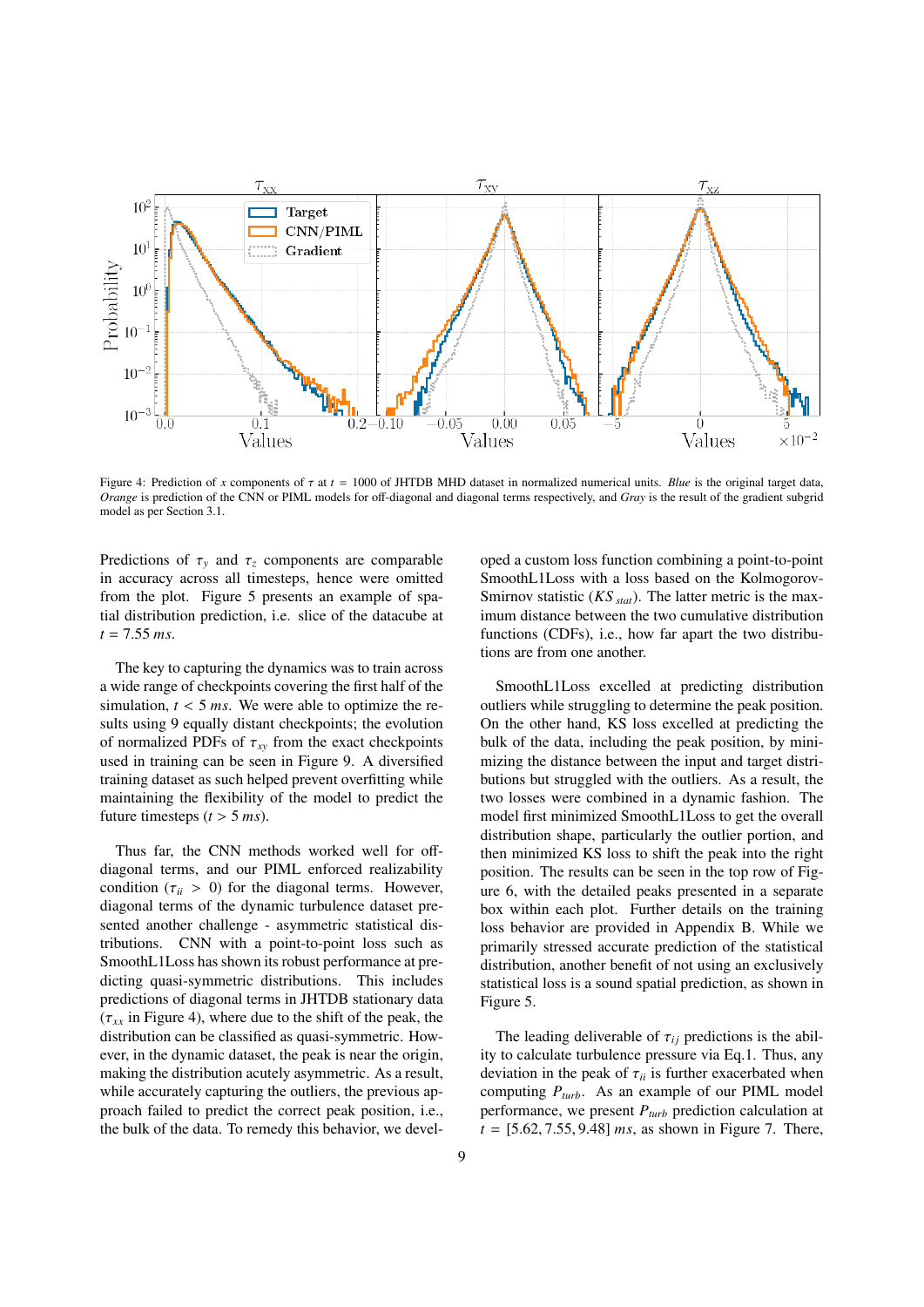

Figure 5: Slices presenting spatial distribution of 3D stress tensor component at  $t = 7.55$  ms, sampled down to  $116^3$ . Left: Target  $\tau_{xx}$ , Right:<br>PIMI Prediction of  $\tau$  Statistical distribution of the above can be fo PIML Prediction of  $\tau_{xx}$ . Statistical distribution of the above can be found in Fig. 6 (1<sup>st</sup> row, 2<sup>nd</sup> column)

the trace was taken of the *sorted* <sup>τ</sup>*ii* components. During this operation, the *spatial* distribution of the *Pturb* is lost, though it is not required for our main goal: accurate prediction of the total pressure due to turbulence in the region and its *statistical* distribution. This is due to the convection region being extremely under-resolved, while it is responsible for supplying  $P_{turb}$  to the stalled shock for the potential explosion in the global CCSN simulations. Thus, the astrophysical question is reduced to a binary one: will the stalled shock move outwards (explosion) or inwards (black hole). Consequently, the accuracy of the total  $P_{turb}$  in the convection region becomes the most significant while alleviating the need for accurate prediction of the spatial distribution.

The performance of the PIML method shows significant advantages over the gradient model predicting the over distribution, the outliers, and the peak position. Its performance does deteriorate with time, as can be seen by the slight peak shift in Figure 7, right plot at *<sup>t</sup>* <sup>=</sup> <sup>9</sup>.<sup>48</sup> *ms*. Quantitatively, performance metrics to compare PIML and the gradient model predictions are summarized in Figure 8. The *Top* panel shows that the total  $P_{turb}$  calculated from the PIML predictions overpredicts the ground truth by  $\sim$  5% − 35% depending on the future prediction time, resulting in a  $\sim 19\%$  error on average. This is a significant advantage over ∼ 63% under-prediction error of the gradient model that will fail to supply sufficient  $P_{turb}$  to re-energize the stalled shock to explode the star. This means that by using the PIML method, it will be easier for the star to explode.

The *Middle* panel of Figure 8 shows *KS stat* for the

PIML method to degrade to gradient model level at the far-future checkpoints. This large discrepancy in the Target and PIML CDFs is due to the slight peak shift of the prior PIML prediction. While *KS stat* is an important metric used in our custom loss function, it does not disqualify PIML's advantages over the conventional gradient turbulence model.

Lastly, the *Bottom* panel presents consistent variance between the Target and PIML results. The predicted distribution stays consistent in its dispersion, i.e., bulk and outlier distribution, which cannot be said about the gradient model results. Thus the PIML approach has an advantage in modeling the small-scale eddies that, in turn, can grow into large scales to provide the dominant fraction of the  $P_{turb}$  to re-energize the stalled shock as the simulation evolves.

## 5. Conclusion

Turbulence demands accurate treatment for the study of CCSN explosion mechanism and rates. Conventional methods for subgrid turbulence estimation are unreliable, while DNS treatment of turbulence is not achievable with the current computational resources. Thus, global 3D CCSN calculations are typically done via ILES. Although they can capture the effects of largescale flows with relative accuracy, the simulations neglect the turbulent pressure  $(P_{turb})$  entirely, relying on numerical artifacts to substitute its effects. Building upon prominent ML techniques used in the industry, we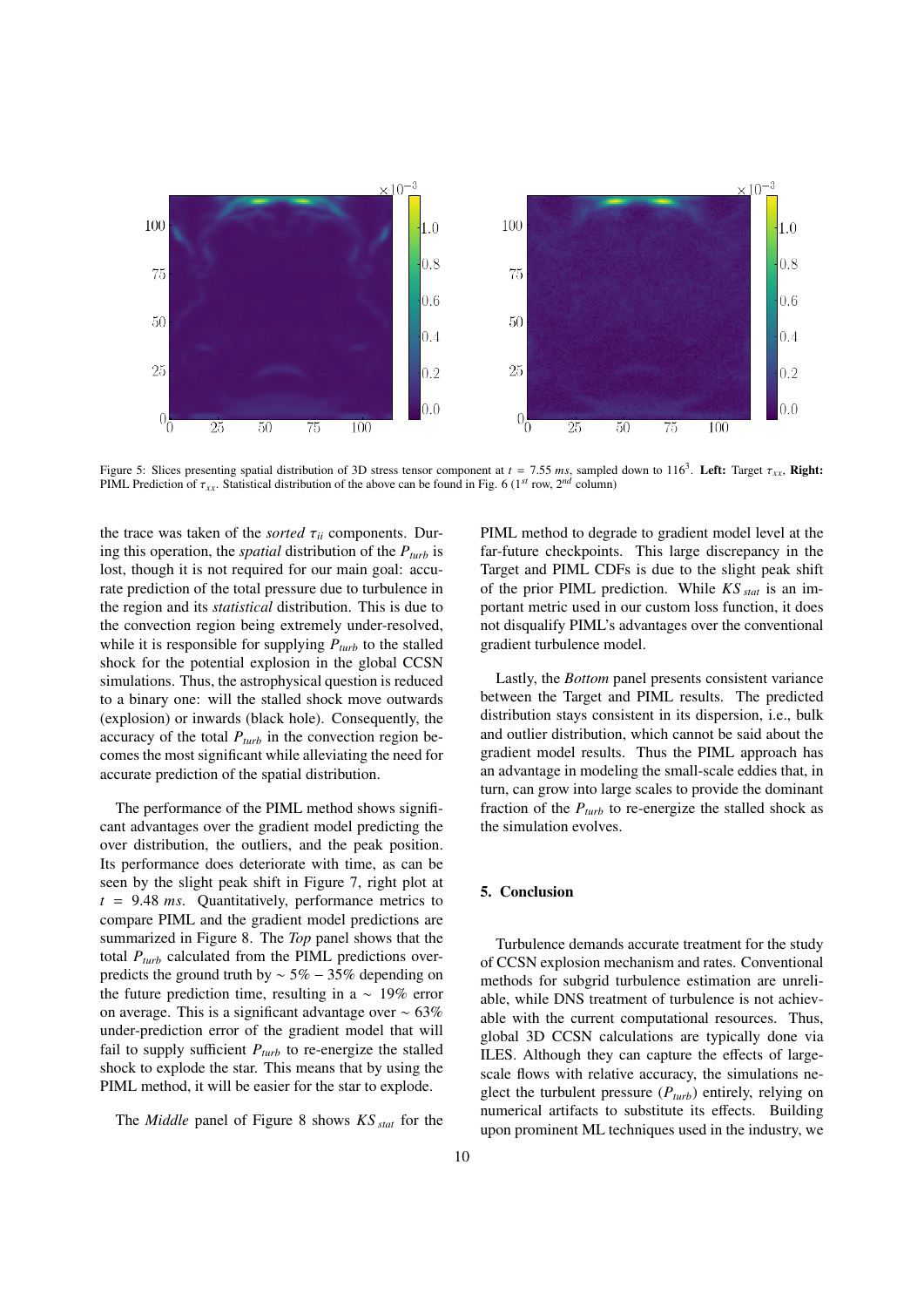

Figure 6: Statistical distributions of the stress tensor component, where the values are in units of  $u^2$ . **Rows**:  $[\tau_{xx}, \tau_{xy}, \tau_{xz}]$  components; **Columns:**<br>simulation time 15.62.7.55.9.481; ms. **Ring:** Target  $\tau$  distri simulation time [5.62, <sup>7</sup>.55, <sup>9</sup>.48]; *ms*. Blue: Target τ distribution; Orange: CNN prediction; Gray Dotted: gradient turbulence subgrid model of the form  $\tau_{ij} = 1/12\Delta^2 \delta u_{ik} \delta u_{jk}$  using Einstein notation, where  $\Delta$  is filter width and *u* is velocity.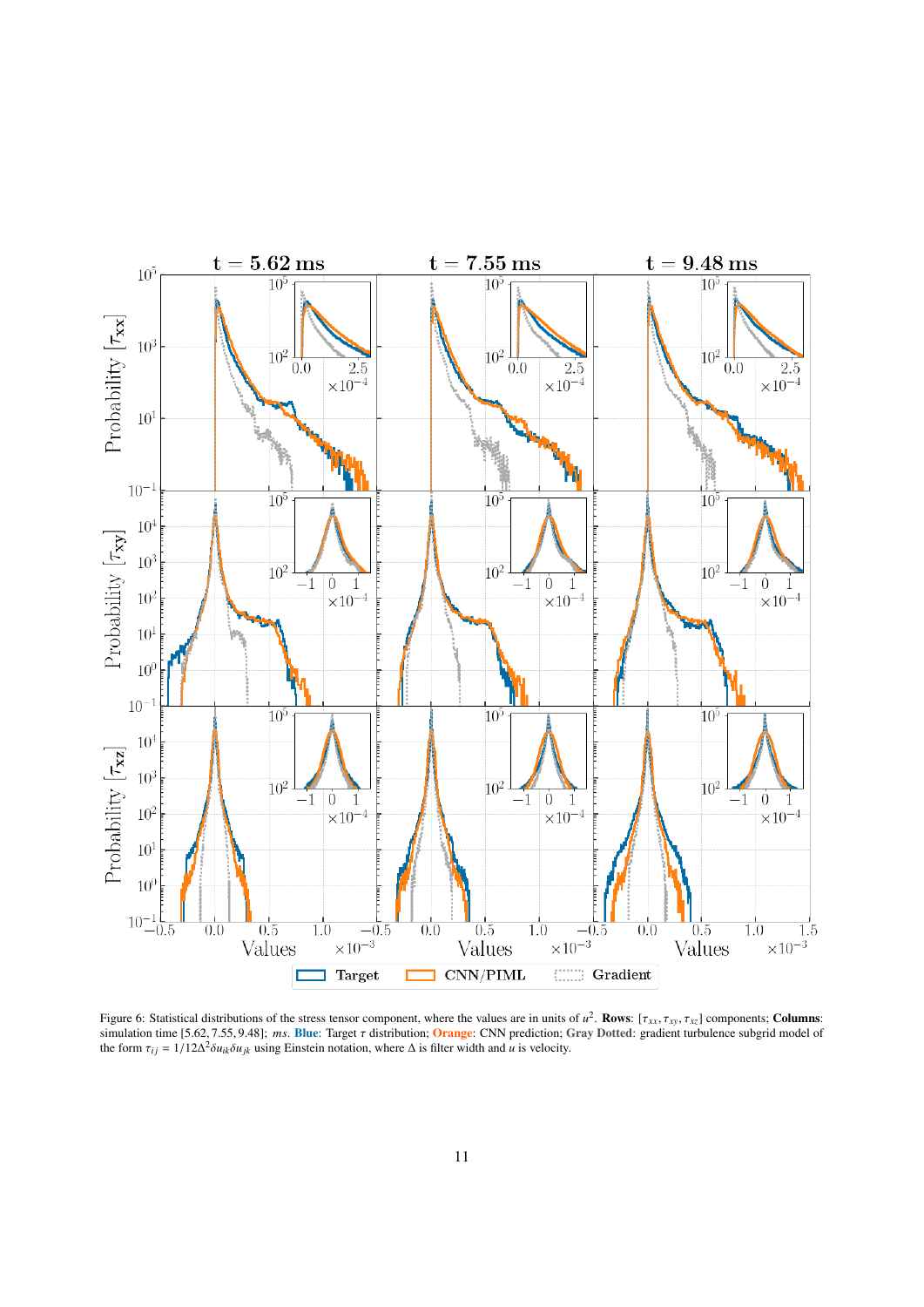

Figure 7: The plot presents an unnormalized distribution of *Pturb* as time evolves. *Pturb* is in units of *u* 2 . We compare the performance of our PIML model with the gradient turbulence subgrid model.



Figure 8: Performance metrics of the PIML vs. gradient subgrid model. The *Top* panel is the ratio of total turbulent pressure calculated from the model prediction to the target, *Middle* is the Kolmogorov-Smirnov statistic, and *Bottom* panel is variance. In total, metrics at 10 checkpoints equally separated in time are presented in the plots.

have developed PIML networks to raise the prediction accuracy of Reynolds stress  $(\tau_{ij})$ , the trace of which is *Pturb*. Consequently, *Pturb* is the main deliverable of this paper that can be used in a CCSN simulation in aid of re-energizing the stalled shock and exploding the star.

Our PIML approach consistently outperformed a conventional gradient subgrid model for both *stationary* and *dynamic* turbulence datasets. It resulted in a ∼ 19% PIML average error of the total *Pturb* in comparison to ∼ 63% of the gradient model. In addition, our method has excelled at predicting the outliers of both  $\tau_{ij}$  and *Pturb*, which are important for dynamic simulations to investigate the turbulent growth. That being said, the performance of the ML models deteriorates further in time predictions are made, which is to be expected with a CNN-based approach. While at its worst, it continued to take the lead over the gradient model, temporal performance can be further improved in our future work with the inclusion of recurrent neural network (RNN) layers in our models.

This paper has been our first attempt at studying the generalizability of ML methods for studying turbulence over different physical regimes. In the future, we would like to delve deeper into this topic, employing other 3D MHD CCSN datasets. Specifically, here we used a DNS MHD CCSN dataset of a single star, while we would like to expand the study to both HD and MHD models over a wide range of CCSN progenitor masses (from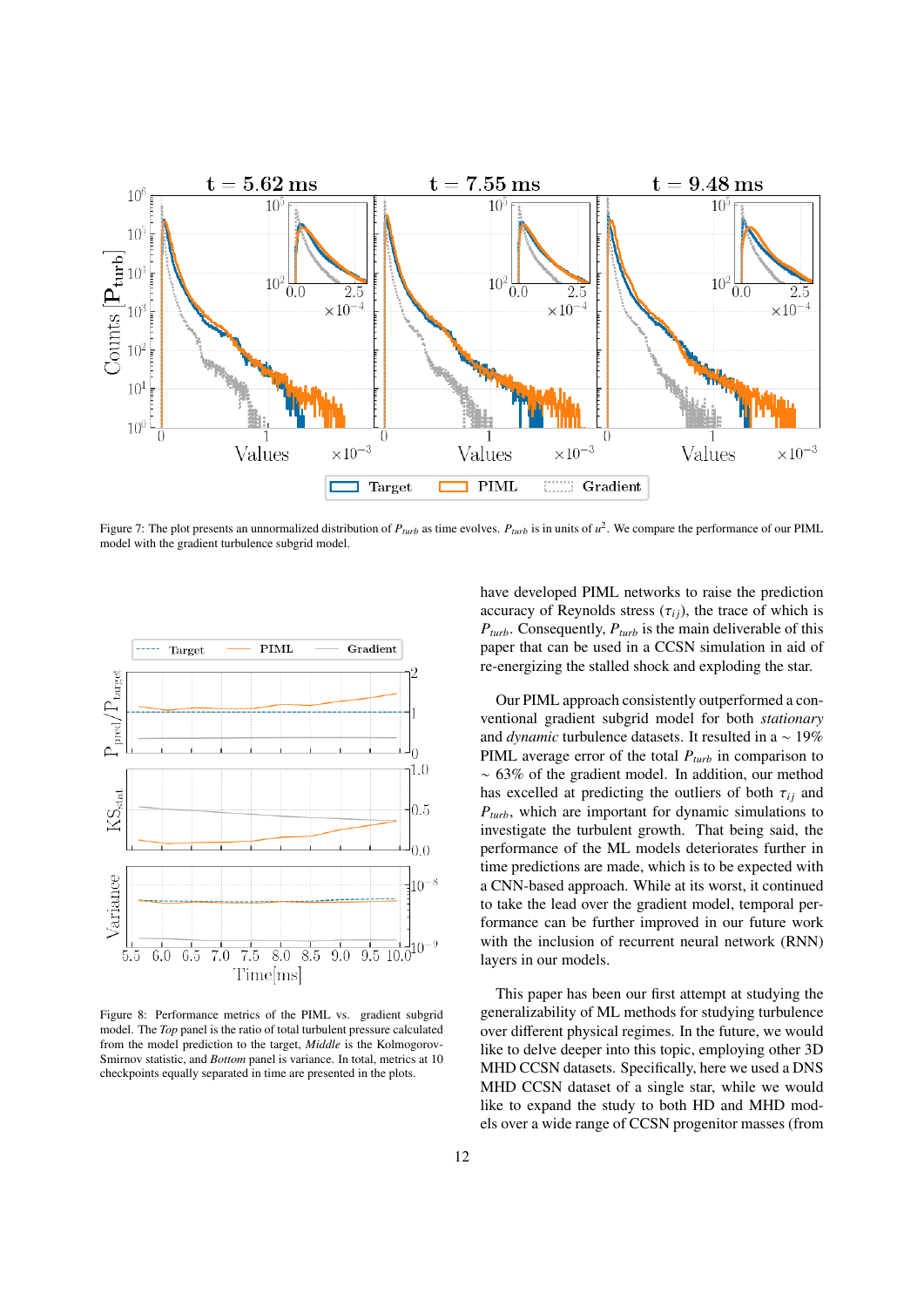$8 M_{\odot}$  to  $25 M_{\odot}$ ) that exhibit great variation in their physical engines. In our next paper, we will implement the evolving turbulent pressure term trained on 3D simulation data into 1D CCSN models to study a large parameter space of progenitors to understand its impact on the explosion rates of SN.

## 6. Acknowledgment

The research presented in this paper was supported by the Laboratory Directed Research and Development program of Los Alamos National Laboratory (LANL), a LANL Center of Space and Earth Science student fellowship, and the DOE ASCR SciDAC program. This research used resources provided by the LANL Institutional Computing Program, which is supported by the U.S. Department of Energy National Nuclear Security Administration under Contract No. 89233218CNA000001. We would also like to thank Philipp Mösta for providing the 3D MHD CCSN dataset used throughout this paper.

## References

- [1] A. A. Schekochihin, S. C. Cowley, Turbulence and Magnetic Fields in Astrophysical Plasmas, Springer Netherlands, Dordrecht, 2007, pp. 85–115. URL: https:// doi.org/10.1007/978-1-4020-4833-3\_6. doi:10.1007/ 978-1-4020-4833-3\_6.
- [2] A. Brandenburg, A. Lazarian, Astrophysical hydromagnetic turbulence, Space Science Reviews 178 (2013) 163–200.
- [3] A. Beresnyak, Mhd turbulence, Living Reviews<br>in Computational Astrophysics 5 (2019). URL: in Computational Astrophysics 5 http://dx.doi.org/10.1007/s41115-019-0005-8. doi:10.1007/s41115-019-0005-8.
- [4] S. Woosley, T. Janka, The physics of core-collapse supernovae, Nature Physics 1 (2005) 147–154.
- [5] A. Burrows, D. Vartanyan, Core-collapse supernova explosion theory, Nature 589 (2021) 29–39. URL: https://doi.org/10.1038%2Fs41586-020-03059-w. doi:10.1038/s41586-020-03059-w.
- [6] M. Herant, W. Benz, W. R. Hix, C. L. Fryer, S. A. Colgate, Inside the Supernova: A Powerful Convective Engine, The Astrophysical Journal 435 (1994) 339. doi:10.1086/174817. arXiv:astro-ph/9404024.
- [7] J. M. Blondin, A. Mezzacappa, C. DeMarino, Stability of Standing Accretion Shocks, with an Eye toward Core-Collapse Supernovae, The Astrophysical Journal 584 (2003) 971–980. doi:10.1086/345812. arXiv:astro-ph/0210634.
- [8] C. L. Fryer, P. A. Young, Late-Time Convection in the Collapse of a 23 M*solar* Star, The Astrophysical Journal 659 (2007) 1438– 1448. doi:10.1086/513003. arXiv:astro-ph/0612154.
- [9] T. Melson, H.-T. Janka, R. Bollig, F. Hanke, A. Marek, B. Müller, Neutrino-driven Explosion of a 20 Solar-mass Star in Three Dimensions Enabled by Strange-quark Contributions to

Neutrino-Nucleon Scattering, The Astrophysical Journal Letters 808 (2015) L42. doi:10.1088/2041-8205/808/2/L42. arXiv:1504.07631.

- [10] A. Burrows, D. Vartanyan, J. C. Dolence, M. A. Skinner, D. Radice, Crucial Physical Dependencies of the Core-Collapse Supernova Mechanism, Space Science Reviews 214 (2018) 33. doi:10.1007/s11214-017-0450-9. arXiv:1611.05859.
- [11] S. A. Colgate, R. H. White, The hydrodynamic behavior of supernovae explosions, The Astrophysical Journal 143 (1966) 626.
- [12] P. Mösta, C. D. Ott, D. Radice, L. F. Roberts, E. Schnetter, R. Haas, A large-scale dynamo and magnetoturbulence in rapidly rotating core-collapse supernovae, Nature 528 (2015) 376–379. doi:10.1038/nature15755. arXiv:1512.00838.
- [13] M. Obergaulinger, P. Cerdá-Durán, E. Müller, M. A. Aloy, Semi-global simulations of the magneto-rotational instability in core collapse supernovae, Astronomy & Astrophysics 498 (2009) 241–271.
- [14] D. Radice, E. Abdikamalov, C. D. Ott, P. Mösta, S. M. Couch, L. F. Roberts, Turbulence in core-collapse supernovae, Journal of Physics G: Nuclear and Particle Physics 45 (2018) 053003. URL: http://dx.doi.org/10.1088/1361-6471/aab872. doi:10.1088/1361-6471/aab872.
- [15] C. L. Fryer, P. A. Young, Late-Time Convection in the Collapse of a 23 M*solar* Star, The Astrophysical Journal 659 (2007) 1438– 1448. doi:10.1086/513003. arXiv:astro-ph/0612154.
- [16] J. Jiménez, Computing high-Reynolds-number turbulence: will simulations ever replace experiments?\*, Journal of Turbulence 4 (2003) 22. doi:10.1088/1468-5248/4/1/022.
- [17] E. A. Spiegel, A generalization of the mixing-length theory of turbulent convection., The Astrophysical Journal 138 (1963) 216.
- [18] S. M. Couch, M. L. Warren, E. P. O'Connor, Simulating turbulence-aided neutrino-driven core-collapse supernova explosions in one dimension, The Astrophysical Journal 890 (2020) 127. URL: https://doi.org/10.3847/1538-4357/ ab609e. doi:10.3847/1538-4357/ab609e.
- [19] J. B. Joshi, K. Nandakumar, A. W. Patwardhan, A. K. Nayak, V. Pareek, M. Gumulya, C. Wu, N. Minocha, E. Pal, M. Kumar, V. Bhusare, S. Tiwari, D. Lote, C. Mali, A. Kulkarni, S. Tamhankar, 2 - computational fluid dynamics, in: J. B. Joshi, A. K. Nayak (Eds.), Advances of Computational Fluid Dynamics in Nuclear Reactor Design and Safety Assessment, Woodhead Publishing Series in Energy, Woodhead Publishing, 2019, pp. 21– 238. URL: https://www.sciencedirect.com/science/ article/pii/B978008102337200002X. doi:https://doi. org/10.1016/B978-0-08-102337-2.00002-X.
- [20] W. D. Arnett, C. Meakin, M. Viallet, S. W. Campbell, J. C. Lattanzio, M. Mocák, BEYOND MIXING-LENGTH THEORY: A STEP TOWARD 321d, The Astrophysical Journal 809 (2015) 30. URL: https://doi.org/10.1088/0004-637x/809/1/ 30. doi:10.1088/0004-637x/809/1/30.
- [21] D. K. Lilly, On the application of the eddy viscosity concept in the Inertial sub-range of turbulence, NCAR Manuscript 123 (1966).
- [22] W. Schmidt, Large eddy simulations in astrophysics, Living Reviews in Computational Astrophysics 1 (2015) 1–69.
- [23] M. Miesch, W. Matthaeus, A. Brandenburg, A. Petrosyan, A. Pouquet, C. Cambon, F. Jenko, D. Uzdensky, J. Stone, S. Tobias, J. Toomre, M. Velli, Largeeddy simulations of magnetohydrodynamic turbulence in heliophysics and astrophysics, Space Science Reviews heliophysics and astrophysics, 194 (2015) 97–137. URL: http://dx.doi.org/10.1007/ s11214-015-0190-7. doi:10.1007/s11214-015-0190-7.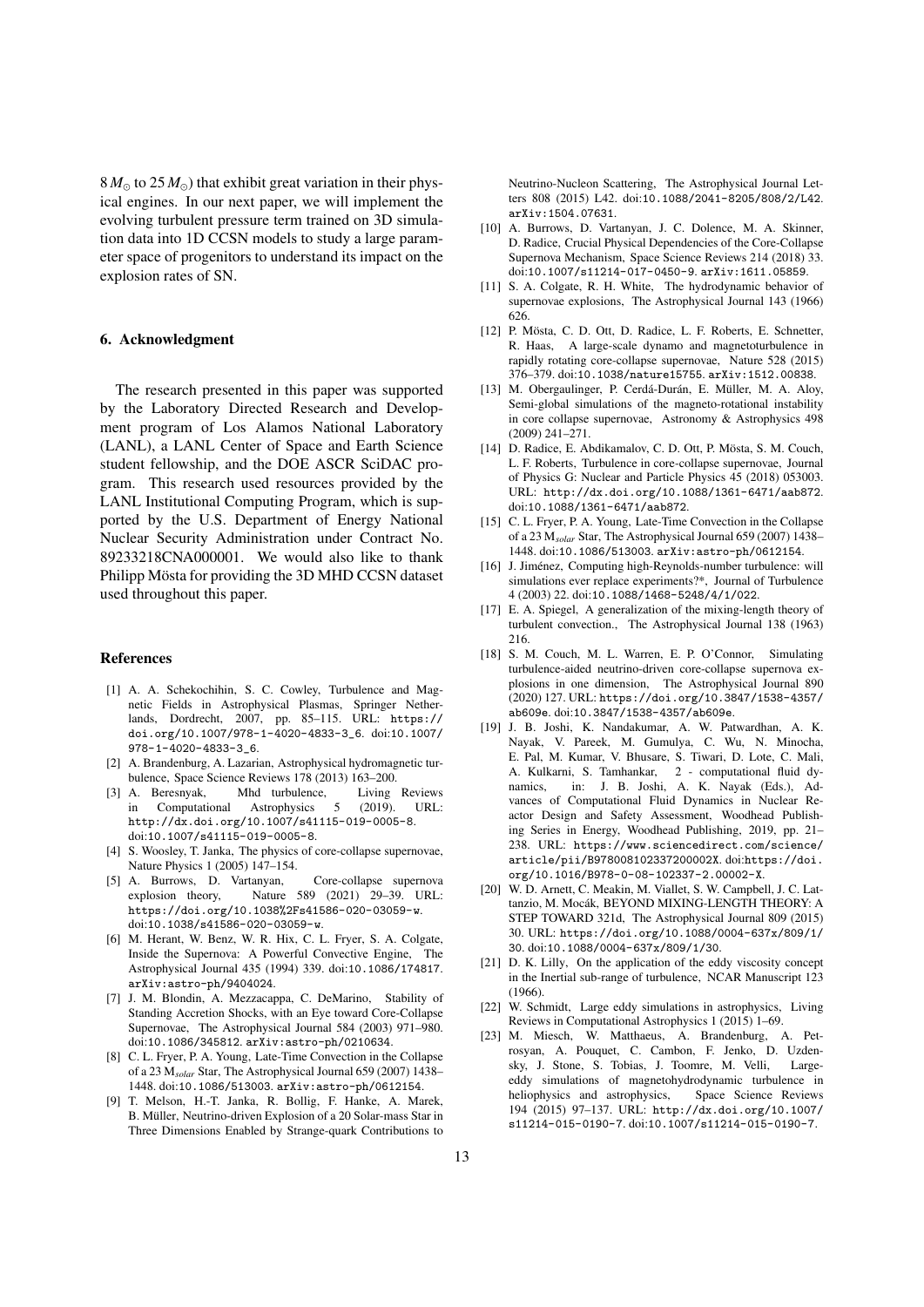- [24] D. Radice, S. M. Couch, C. D. Ott. Implicit large eddy simulations of anisotropic weakly compressible turbulence with application to core-collapse supernovae, Computational Astrophysics and Cosmology 2 (2015). URL: http://dx.doi.org/10.1186/s40668-015-0011-0. doi:10.1186/s40668-015-0011-0.
- [25] A. Beresnyak, A. Lazarian, Mhd turbulence, turbulent dynamo and applications, Magnetic Fields in Diffuse Media (2014) 163–226. URL: http: //dx.doi.org/10.1007/978-3-662-44625-6\_8. doi:10.1007/978-3-662-44625-6\_8.
- [26] Y. Li, E. Perlman, M. Wan, Y. Yang, C. Meneveau, R. Burns, S. Chen, A. Szalay, G. Eyink, A public turbulence database cluster and applications to study Lagrangian evolution of velocity increments in turbulence, Journal of Turbulence 9 (2008) N31. doi:10.1080/14685240802376389. arXiv:0804.1703.
- [27] R. N. King, P. E. Hamlington, W. J. A. Dahm, Autonomic closure for turbulence simulations, Phys. Rev. E 93 (2016) 031301. URL: https://link.aps.org/doi/10. 1103/PhysRevE.93.031301. doi:10.1103/PhysRevE.93. 031301.
- [28] S. G. Rosofsky, E. Huerta, Artificial neural network subgrid models of 2d compressible magnetohydrodynamic turbulence, Physical Review D 101 (2020). URL: http://dx.doi.org/ 10.1103/PhysRevD.101.084024. doi:10.1103/physrevd. 101.084024.
- [29] J.-L. Wu, H. Xiao, E. Paterson, Physics-informed machine learning approach for augmenting turbulence models: A comprehensive framework, Phys. Rev. Fluids 3 (2018) 074602. URL: https://link. aps.org/doi/10.1103/PhysRevFluids.3.074602. doi:10.1103/PhysRevFluids.3.074602.
- [30] W. Zhang, L. Zhu, Y. Liu, J. Kou, Machine learning methods for turbulence modeling in subsonic flows over airfoils, arXiv e-prints (2018) arXiv:1806.05904. arXiv:1806.05904.
- [31] A. Krizhevsky, I. Sutskever, G. E. Hinton, Imagenet classification with deep convolutional neural networks, in: F. Pereira, C. J. C. Burges, L. Bottou, K. Q. Weinberger (Eds.), Advances in Neural Information Processing Systems, volume 25, Curran Associates, Inc., 2012. URL: https://proceedings.neurips.cc/paper/2012/ file/c399862d3b9d6b76c8436e924a68c45b-Paper.pdf.
- [32] K. He, X. Zhang, S. Ren, J. Sun, Deep residual learning for image recognition, in: Proceedings of the IEEE conference on computer vision and pattern recognition, 2016, pp. 770–778.
- [33] D. Viganò, R. Aguilera-Miret, C. Palenzuela, Extension of the subgrid-scale gradient model for compressible magnetohydrodynamics turbulent instabilities, Physics of Fluids 31 (2019) 105102. URL: http://dx.doi.org/10.1063/1.5121546. doi:10.1063/1.5121546.
- [34] S. Liu, C. Meneveau, J. Katz, On the properties of similarity subgrid-scale models as deduced from measurements in a turbulent jet, Journal of Fluid Mechanics 275 (1994) 83–119. doi:10.1017/S0022112094002296.
- [35] C. M. Bishop, N. M. Nasrabadi, Pattern recognition and machine learning, volume 4, Springer, 2006.
- [36] Y. LeCun, Y. Bengio, G. Hinton, Deep learning, nature 521 (2015) 436–444.
- [37] G. Carleo, I. Cirac, K. Cranmer, L. Daudet, M. Schuld, N. Tishby, L. Vogt-Maranto, L. Zdeborová, Machine learning and the physical sciences\*, Reviews of Modern Physics 91 (2019) 045002. doi:10.1103/RevModPhys.91.045002. arXiv:1903.10563.
- [38] P. I. Karpov, I. Sitdikov, C. Huang, C. L. Fryer, Sapsan: Framework for supernovae turbulence modeling with machine learn-

ing, Journal of Open Source Software 6 (2021) 3199. URL: https://doi.org/10.21105/joss.03199. doi:10.21105/ joss.03199.

- [39] U. Schumann, Realizability of Reynolds-stress turbulence models, Physics of Fluids 20 (1977) 721–725. doi:10.1063/1. 861942.
- [40] F. J. Massey, The kolmogorov-smirnov test for goodness of fit, Journal of the American Statistical Association 46 (1951) 68– 78. URL: http://www.jstor.org/stable/2280095.
- [41] D. Carati, G. S. Winckelmans, H. Jeanmart, On the modelling of the subgrid-scale and filtered-scale stress tensors in large-eddy simulation, Journal of Fluid Mechanics 441 (2001) 119–138.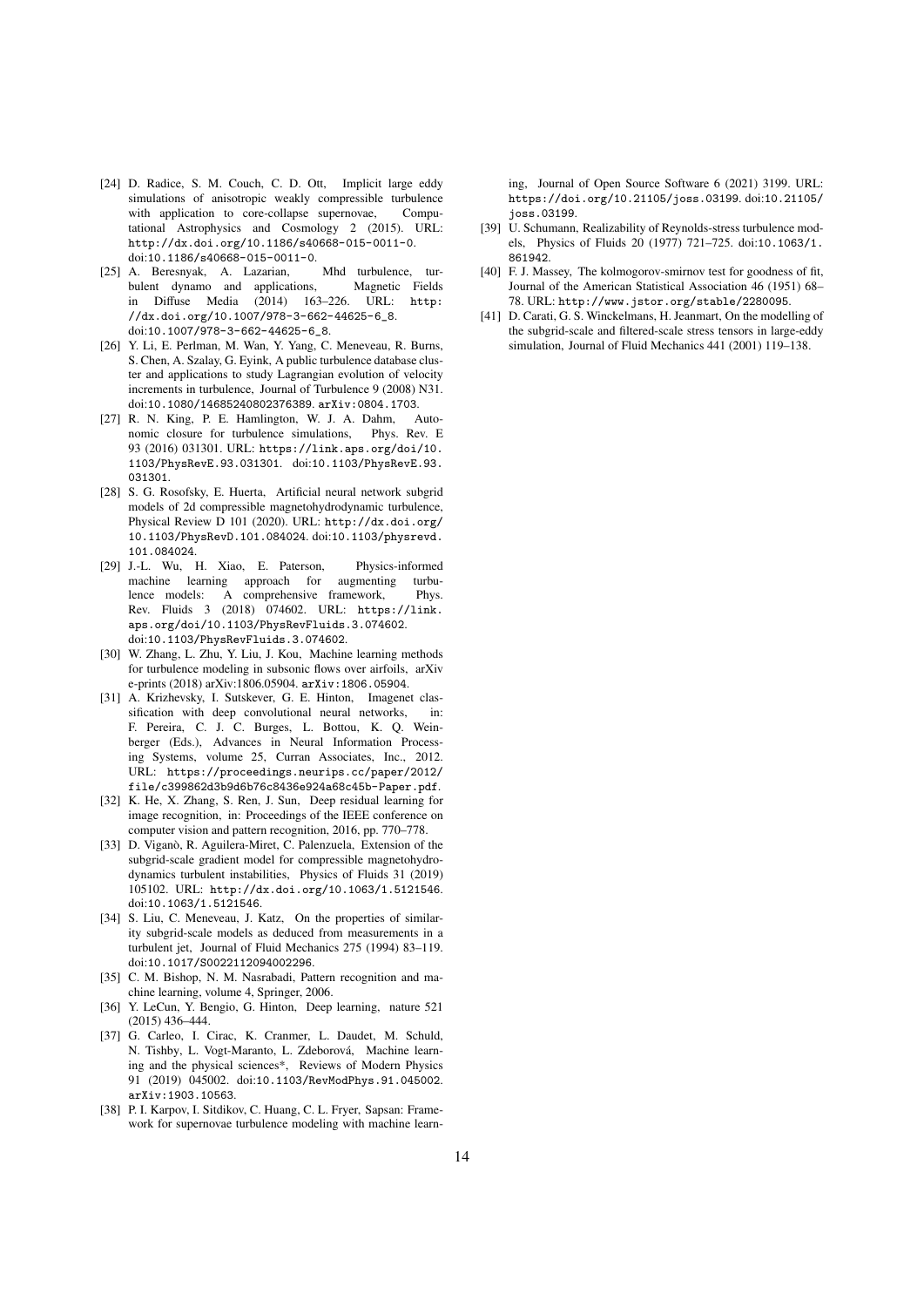# Appendices

## A. Training Features

The ML models were trained on *u*, *du*, *B*, *dB* as the input features and  $\tau_{ij}$  as the target feature: a model per tensor component. Figure 9 presents an example of how  $\tau_{xy}$  evolves at  $t < 0.5$  *ms*, following exact checkpoints used for training. The other  $\tau_{ij}$  components follow a similar level of dynamics. This provided a sufficient level of diversity in the training dataset to prevent model overfitting and aid flexibility of the model.

#### B. Training Loss

We developed a custom loss function (*l*) that combines a point-to-point (SmoothL1Loss, i.e. *L*1) with a statistical loss (Kolmogorov-Smirnov statistic, i.e., *KS stat*) in a dynamic fashion. The goal was to force the model to minimize *L*1 loss first to get the overall distribution shape. Then, the model prioritizes minimizing *KS stat* to shift the peak into its correct position.

The two losses operate on different scales during training: *L*1 loss can span a range of ~ 10<sup>4</sup> (from 10<sup>-4</sup> down to 10<sup>-8</sup>), while *KS* <sub>*stat*</sub> ranges ~ 10<sup>1</sup> (from 10<sup>0</sup> down to 10<sup>-1</sup>) before overfitting. To account for such differences, we first normalized the losses and then applied a scaling factor α to prioritize *<sup>L</sup>*1 until the general PDF shape had been learned. Given our training data, at  $L_1$  *loss* < 10<sup>-6</sup> this condition was satisfied, making  $\alpha = l_{init}/10^{-6}$ . Thus, *L*1 loss is heavily prioritized for the first several orders of magnitude, decreasing the combined los is heavily prioritized for the first several orders of magnitude, decreasing the combined loss (*l*), then sharing an equal weight with *KS stat*. This results in *l* to follow *L*1 loss's training dynamic as shown by Figure 10 *T op* and *Middle* plots. In summary, the two losses are combined as follows:

$$
l = 0.5 \left( \alpha \frac{\widetilde{L1}}{L1_{init}} \right) + 0.5 \frac{\widetilde{KS}_{stat}}{KS_{stat,init}} \tag{14}
$$

where  $\widetilde{X}$  is a spatial average of *X*, and  $\widetilde{X}/X_{init}$  is effectively a normalized quantity, since  $X_{init} \approx X_{max}$  for losses.

Once *KS stat* becomes important, the peak is being shifted, and we introduce an early stopping condition to prevent overfitting. Figure 10 *Bottom* plot presents the training evolution of the *KS stat* loss component of *l*. After train loss (*blue*) and validation loss (*red*) cross at ~  $4 \times 10^{-2}$ , train loss decreases exponentially while validation loss increases exponentially. This indicates that the model is overfitting. Thus, the early stopping condition was set to ~  $4 \times 10^{-2}$ , based on the crossing value of train and validation losses.

More details on the application and reasoning behind the combined loss can be found in Section 4.2.

#### C. CNN Encoder

We present a graph of the CNN encoder we used in Figure 11. Data shape is noted at each arrow, akin to what was used to produce our results throughout the paper. For input and output, the shape is formatted as [*N*,*C*, *<sup>D</sup>*, *<sup>H</sup>*, *<sup>W</sup>*] where *N* is the number of batches, *C* represents channels, i.e., features, and [*D*,*H*,*W*] stand for depth, height, and width of the data. The notation is in agreement with PyTorch documentation. The graph was produced with Sapsan<sup>8</sup>.

<sup>8</sup>https://github.com/pikarpov-LANL/Sapsan/wiki/Model-Graph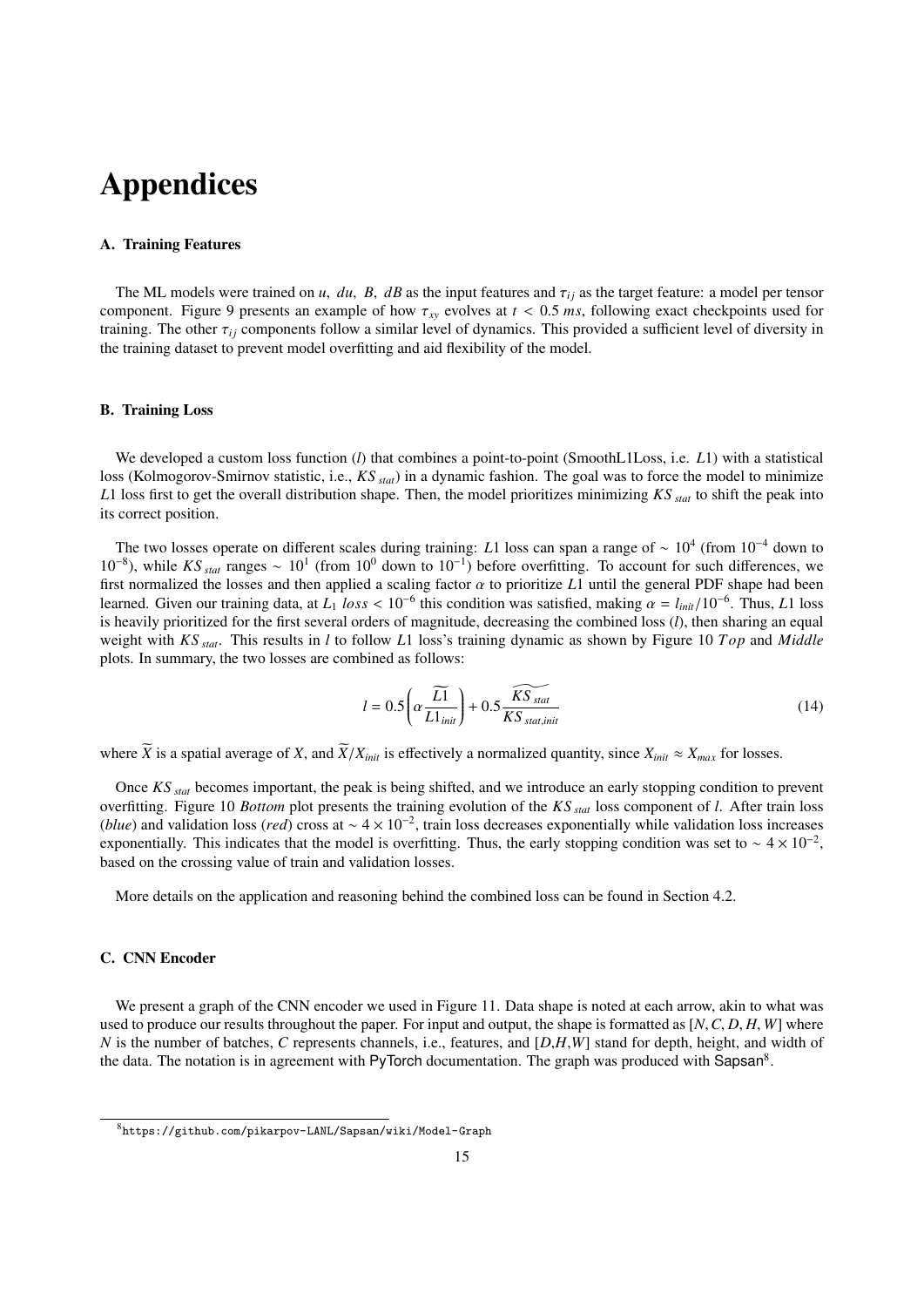

Figure 9: Evolution of the stress tensor component's  $(\tau_{xy})$  statistical distribution in the first half of the simulation ( $t < 5$  ms). These exact checkpoints, 9 in total, where used as a *target* to train the CNN network.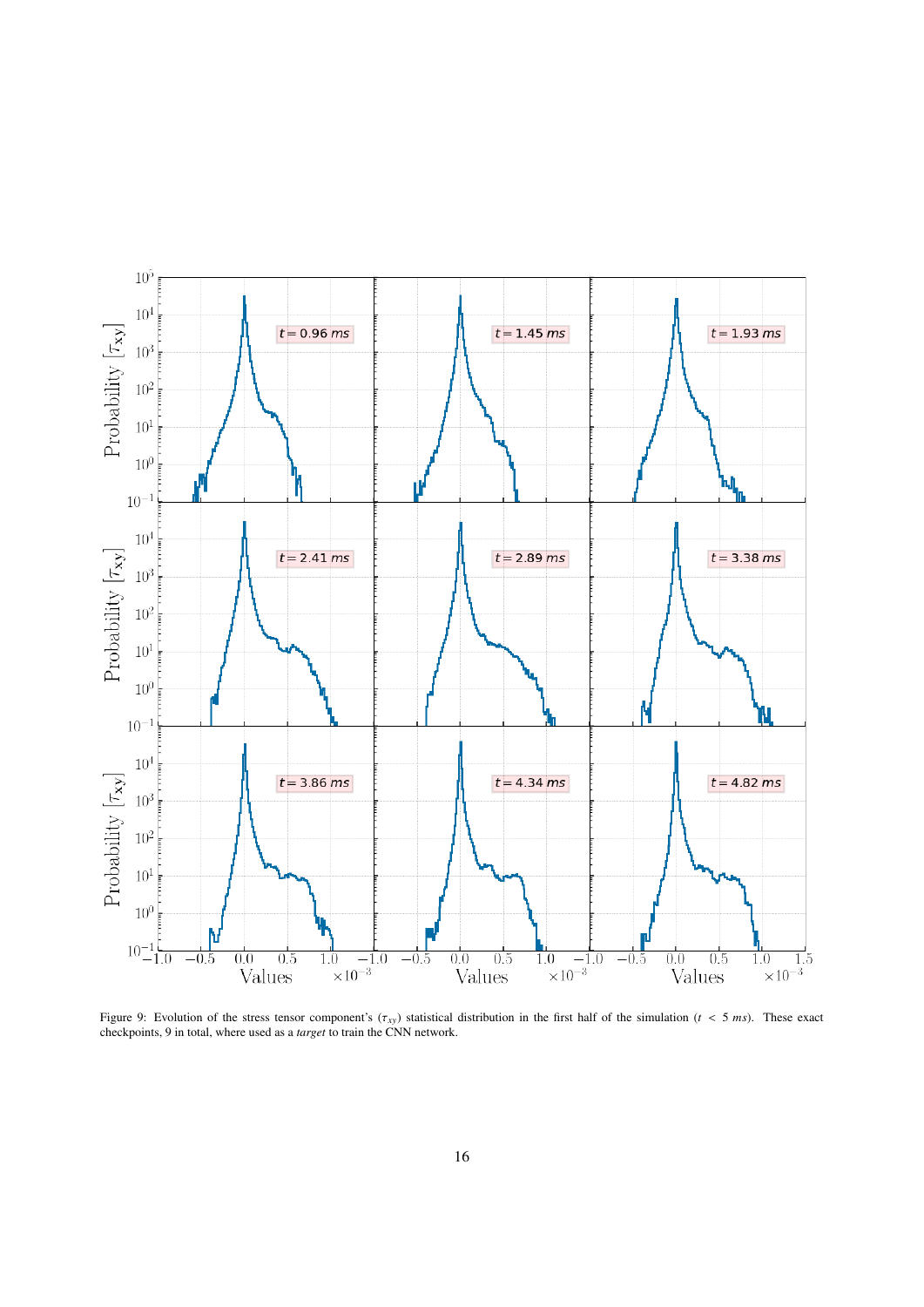**Training Progress** 



**Training Progress** 







Figure 10: Training loss evolution: *Top* is the actual loss of the model that consists of a combined L<sub>1</sub> and KS loss components, *Middle* is the L<sub>1</sub> loss component, *Bottom* is the KS<sub>stat</sub> loss component.